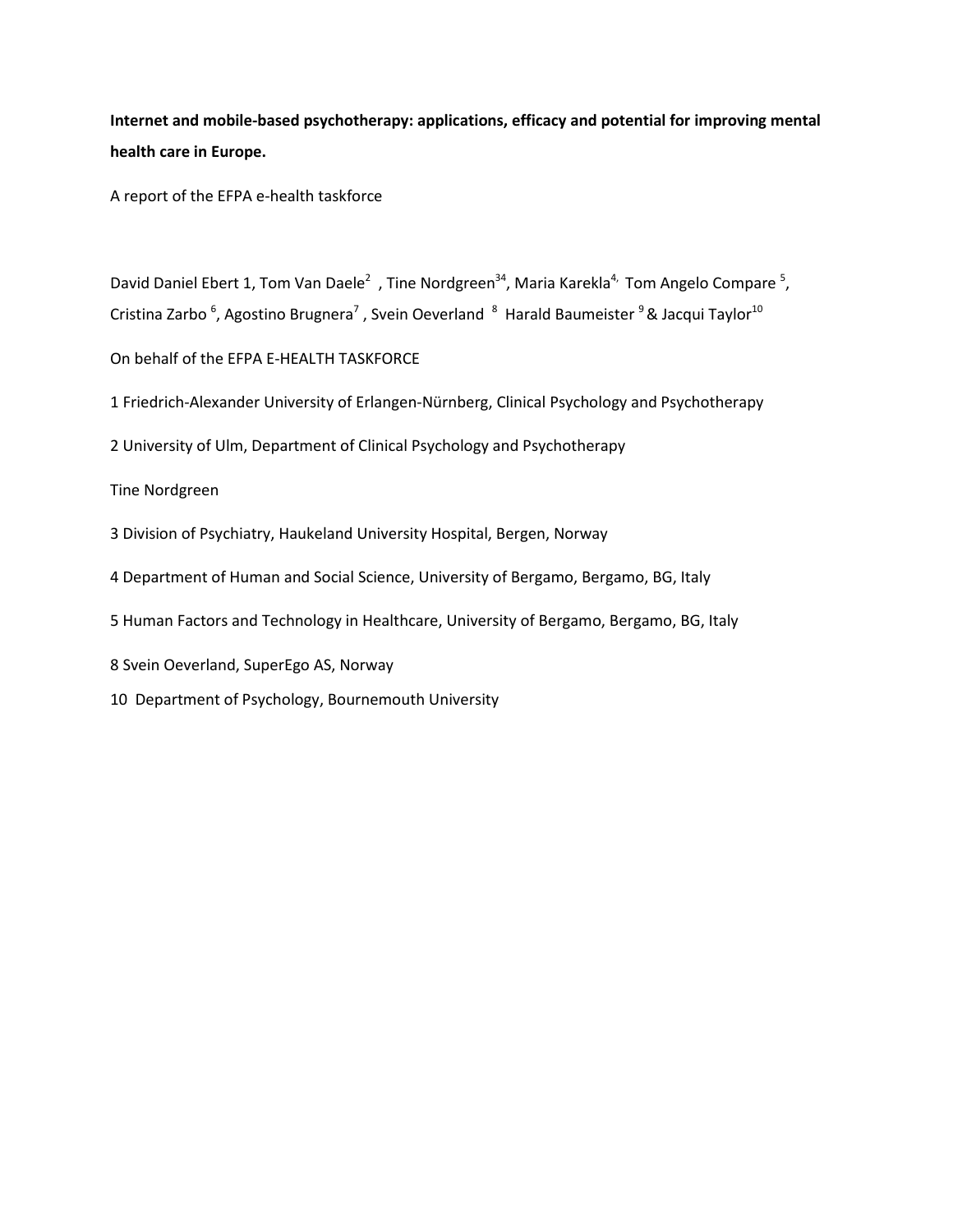# **Abstract**

**Keywords:** ehealth, mhealth, prevention, treatment, treatment gap, internet-based guided self-help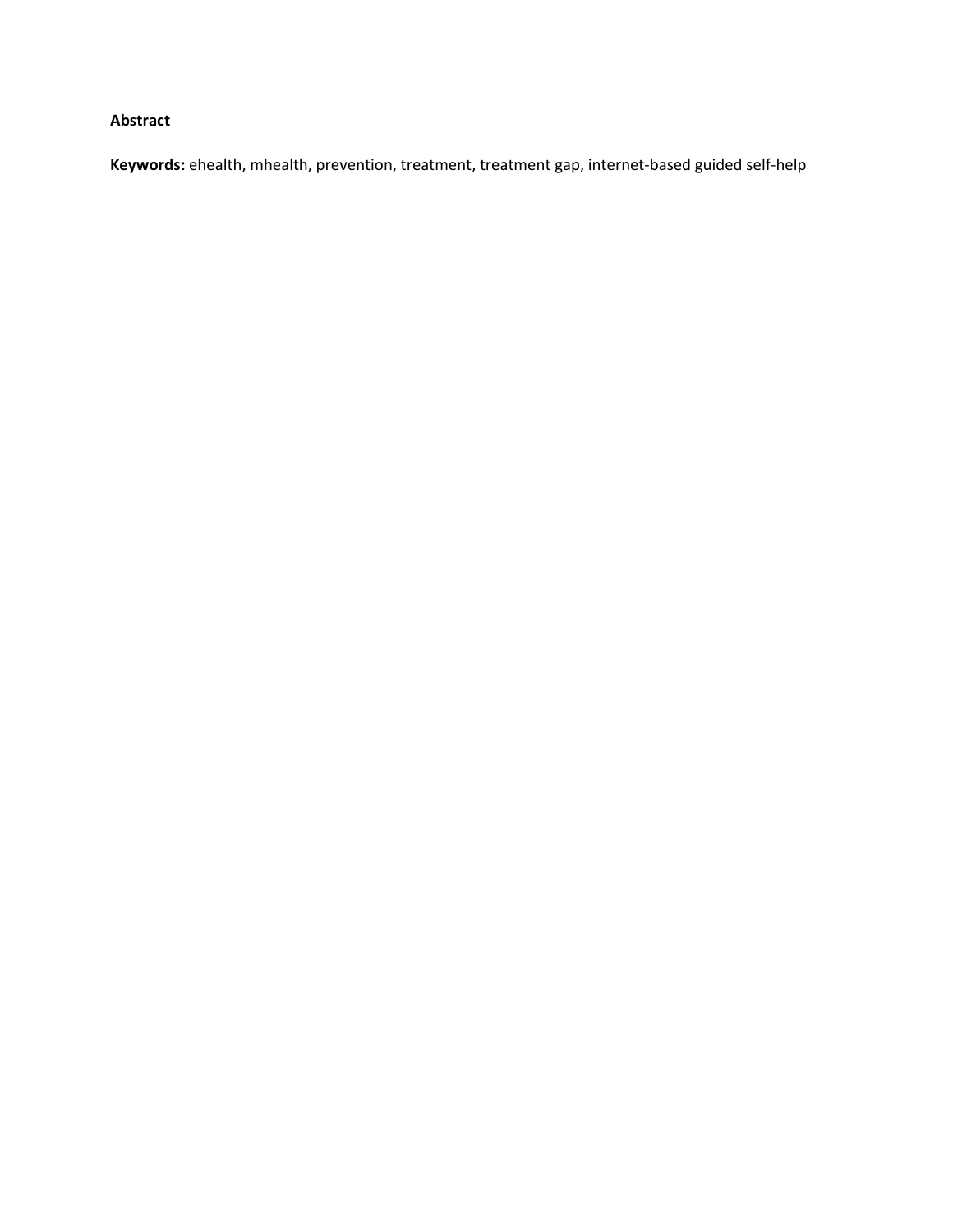# **Introduction**

Mental health disorders (MHD) are highly prevalent, with estimated lifetime and 12 month- prevalence rates, ranging across countries between 18.1–36.1% and 9.8-19.1%, respectively (R. C. Kessler et al., 2009). MHD are one of the leading causes of disability (Whiteford et al., 2013) and associated with other impacts or associated conditions, such as: poorer quality of life of sufferers and their loved ones; an increased risk of developing chronic physical conditions and related mortality (Cuijpers & Smit, 2002; Saarni et al., 2007; Ustün, Ayuso-Mateos, Chatterji, Mathers, & Murray, 2004). The economic burden of these disorders is enormous, including substantial economic costs, reduced workforce participation, occupational impairment and lost productivity (Berto, D'Ilario, Ruffo, Di Virgilio, & Rizzo, 2000; Greenberg & Birnbaum, 2005; Smit et al., 2006).

In the past decades, a variety of interventions have been developed to treat mental health disorders for which efficacy has been demonstrated in a large number of randomized control trials (Cuijpers, van Straten, Andersson, & van Oppen, 2008; Hofmann & Smits, 2008). However, in most European countries, the majority of individuals suffering from a mental health disorder remain untreated (Mack et al., 2014; Wittchen et al., 2011). In fact, less than half of the individuals with a MHD are recognized and treated (Kohn, Saxena, Levav, & Saraceno, 2004) and treatment rates for children and adolescents are even more problematic (Essau, 2005; Zachrisson, Rödje, & Mykletun, 2006).

The reason for the seemingly low treatment rate appears not to be due only to structural supply shortfalls, such as long waiting times or lack of available therapy within a close distance, such as in rural areas. Recent studies suggest that a large number of those afflicted simply do not take available psychological and medical treatment into consideration, regardless of the accessibility (Andrade et al., 2014).

Many limitations of traditional psychotherapeutic interventions such as limited availability of evidence based interventions and clinicians could potentially be overcome by providing Internet- and mobile-based self-help interventions (IMIs). This relatively new medium for preventing and treating mental health disorders introduces a fresh array of possibilities, including the provision of evidencebased psychological interventions that are free from the restraints of travel and time and which allow reaching participants for whom traditional opportunities are not an option. Depending on the concept, such approaches canreduce costs of psychotherapy or on the other hand increase the efficacy by increasing the treatment intensity using digital technologies or by helping patients to integrate therapeutic strategies into daily life between sessions.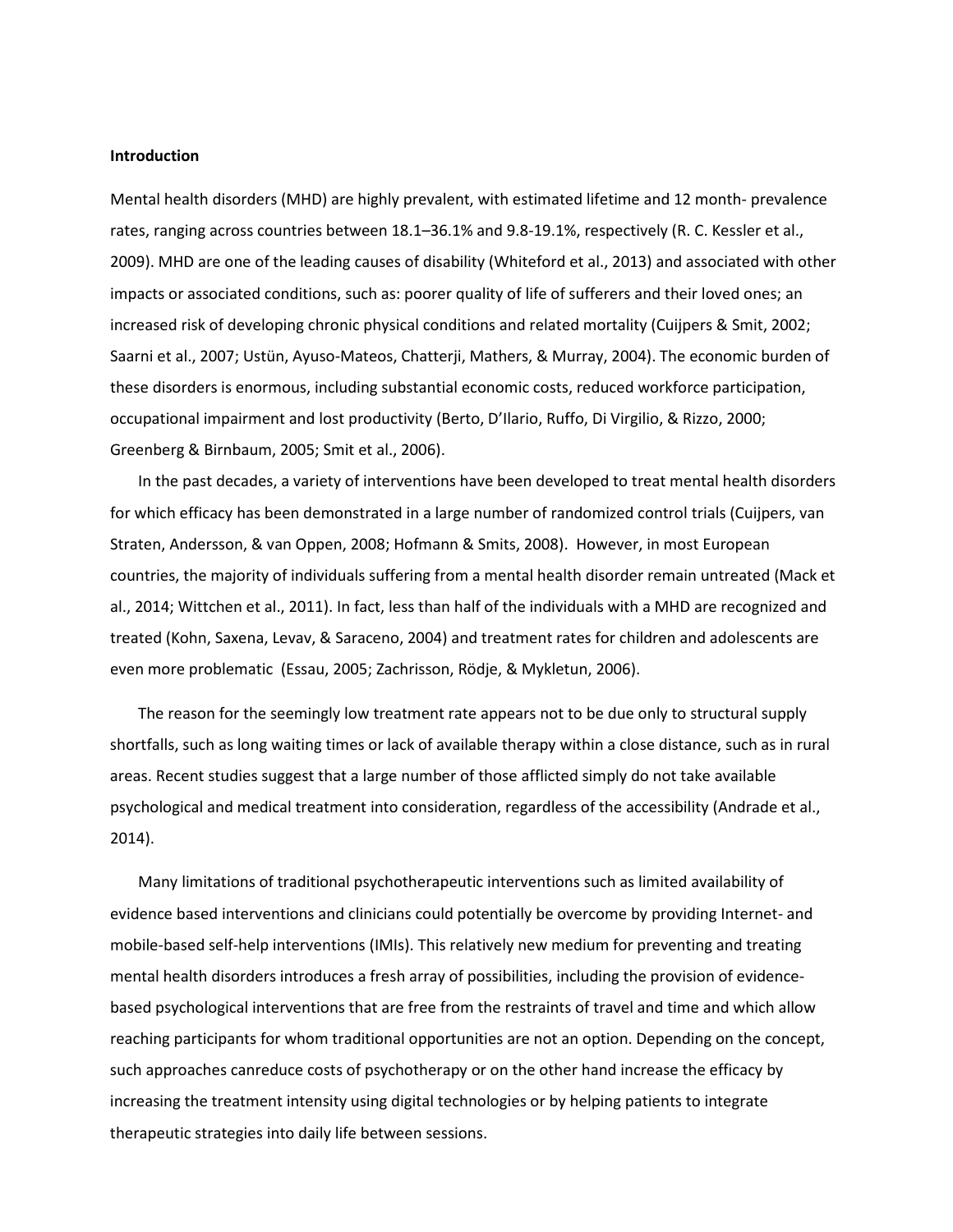IMIs can therefore be a huge opportunity for the optimization of treatment across Europe. At the same time, the implementation of IMIs poses new questions regarding effectiveness, safety, as well as patients and professional preferences.

The following article will provide an introduction to the subject and narratively reviews the available evidence for the effectiveness of IMIs with regard to the prevention and treatment of MHD. Subsequently we will discuss potential limitations and risk involved with IMIs, briefly review the status of the implementation into routine health care across Europe and offer some suggestions regarding the direction of future research in this field.

#### **Characterizing Internet and Mobile-based Interventions**

The possibilities to use IMIs for the prevention and treatment of MHD range from mobile-based apps for the monitoring of health behavior and stand-alone self-help interventions to supplemental elements integrated in conventional on-site psychological interventions (blended concepts). One common element of such interventions is that emotional, cognitive, and behavioral processes are modified and that their generalizations to users' daily lives are promoted using established psychotherapeutic techniques. IMIs can be categorized with regard to their use of technology, the extent of human support, the theoretical basis, and with respect to their areas of applications and indications (Figure 1).

# *Technical Implementation*

For the implementation of IMIs, numerous technical possibilities are applicable. These range from 1) the provision of evidence-based strategies as interactive self-help lessons; 2) e-mail, chat, or video-based sessions (D. Kessler et al., 2009); 3) virtual reality for exposure interventions (Garcia-Palacios, Hoffman, Carlin, Furness, & Botella, 2002); 4) serious-games, in which psychological strategies are trained in the context of a computer game (Merry et al., 2012); 5) avatar led sessions (Savvides & Karekla, 2015); 6) the use of automated memory, feedback, and reinforcement interventions, for example through apps, e-mails, text messages, or short prompts, which support the participant in incorporating intervention content into everyday life; to 7) phone- and wearable-sensors as well as apps for monitoring symptoms, health behavior such as homework completion, which can be used to support the therapeutic process (Jiaxi Lin, Ebert, Lehr, Berking, & Baumeister, 2013).

# *Theoretical Basis*

Due to their distinctive structured nature, standardization, and focus on the training of strategies and specific behavior, IMIs are particularly suited for techniques that target changes in thoughts and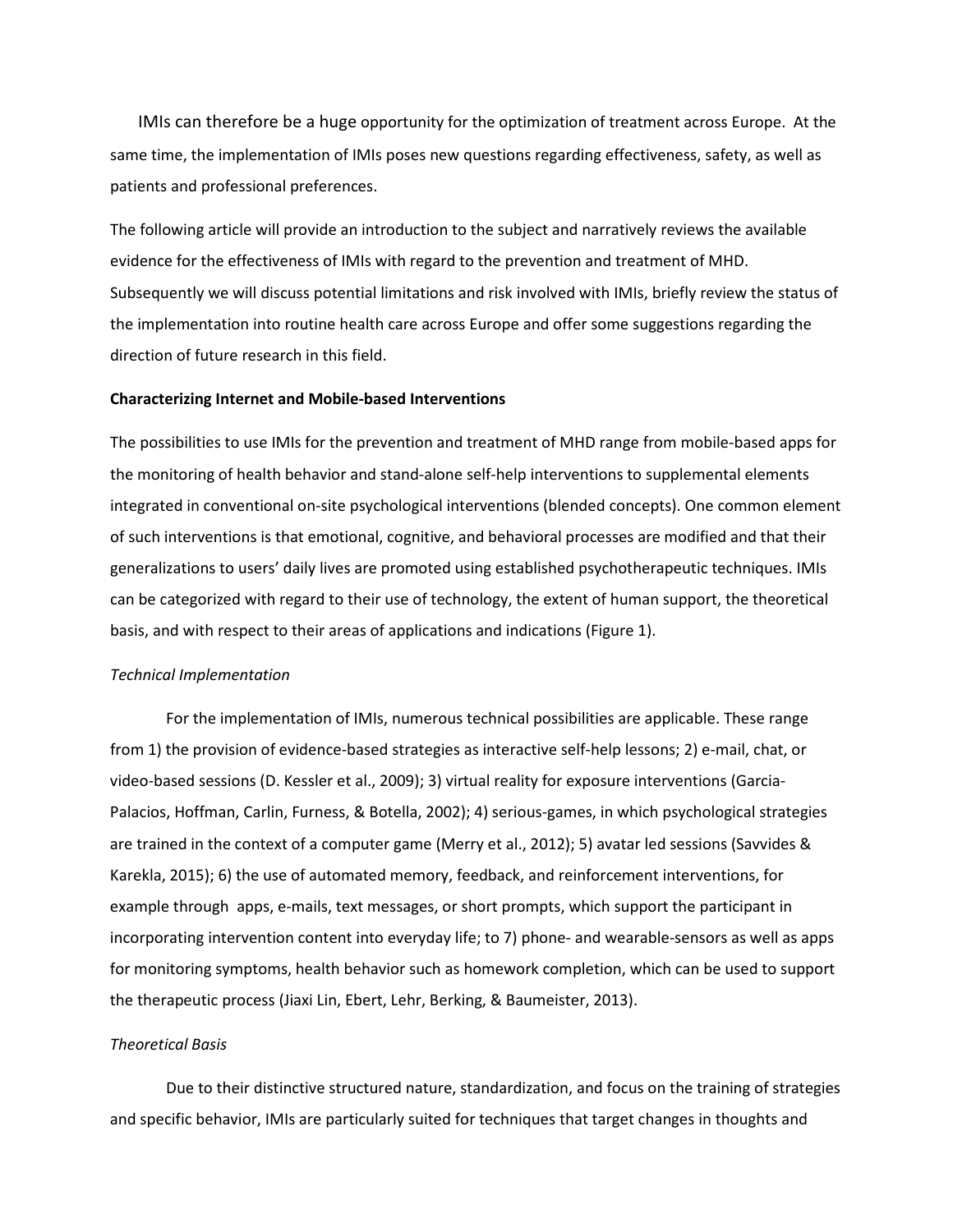behaviors. These include well-researched cognitive, behavioral, and interpersonal interventions. Although the majority of evaluated IMIs are built on standard Cognitive Behavioral Treatment (CBT) principles, there is also some promising evidence for the potential of other theoretical approaches, such as mindfulness-based methods, acceptance-and commitment therapy, or psychodynamic treatments (G. Andersson, Paxling, Roch-Norlund, et al., 2012; Donker et al., 2013; Johansson, Hesser, Ljótsson, Frederick, & Andersson, 2012; J. Lin et al., 2015; Mak, Chan, Cheung, Lin, & Ngai, 2015).

#### *Human support*

As a basic principle, IMIs can be implemented with varying degrees of human support. The current most commonly used method is the so-called "guided self-help", in which evidence-based content is usually provided as self-help material so that the participants can perform most tasks independently. An accompanying psychologist then provides regular feedback / guidance on the tasks, most often once a week. Fostering adherence to the content of the intervention is usually the main aim of human support, rather than the delivery of new therapeutic techniques that go beyond the content of the current lesson (Ebert, Lehr, Smit, et al., 2014; Zarski et al., 2016). More specifically, this includes clarifying content and tasks, facilitating comprehension, providing feedback on solved problems and progress, and encouraging participants to continue to work by themselves. In order to reach these purposes, communication can happen either synchronously (via text, audio or video) or asynchronously (for example by email); the latter is more commonly used, and normally takes from a few minutes to a few hours (1-4 hours) per participant and intervention. For the participant, the processing of self-help material, execution and repetition of exercises, as well as correspondence with a therapist can, however, be very intense and require a much greater time investment than that of the supporting therapist (Berger & Andersson, 2009). The combination of self-help material with therapist guidance via the technologies thereby could increase empowerment of the patients and the degree of self-directed coping while maximizing the efficiency of the accompanying therapist. Irrespective of location, asynchronous contact and time-independent communication result in increased flexibility and autonomy for both participants and therapist.

# *Areas of Application*

Applications of IMIs range from mental health promotion and mental disorder prevention to full treatment of mental disorders, as well as interventions to reduce relapse or recurrence and the management of chronic conditions. IMIs are considered a promising approach for increasing the accessibility of evidence-based psychotherapeutic techniques to people on a larger scale due to their low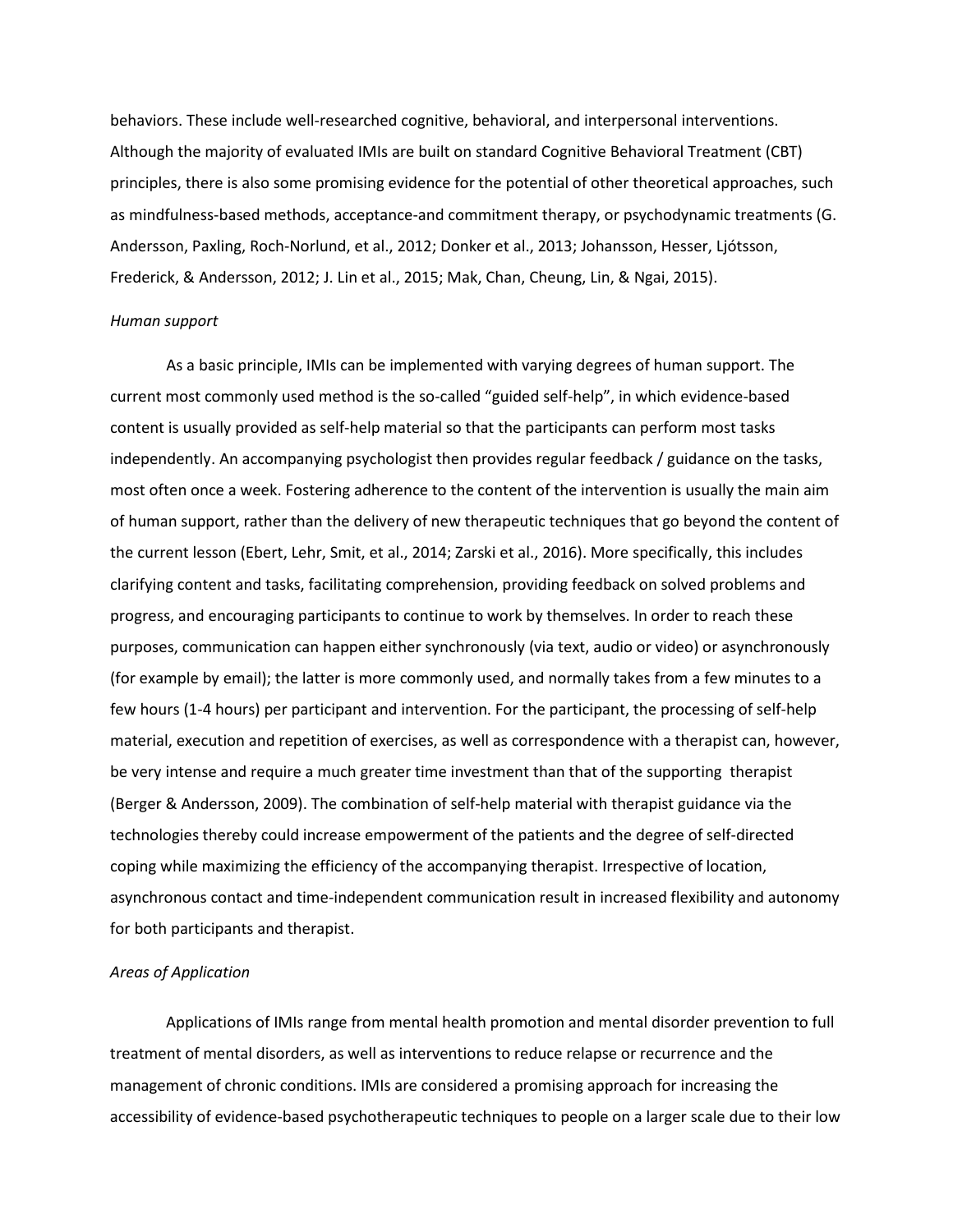threshold for accessibility, location and time independence, and anonymous usability (Buntrock et al., 2014). IMIs can be used in either as a stand-alone approach, as part of a stepped-care approach or as an integrated element of a psychotherapeutic intervention consisting of online and conventional on-site sessions (blended treatment).

As **stand-alone measures**, IMIs increase the reach of effective psychological interventions. Telehealth interventions (live therapy online) can transcend space. Stand Alone IMIs, however can transcend both space and time. For example, the temporal and spatial independence of IMIs facilitates access to evidence-based interventions for individuals with limited mobility or those living in areas with limited access to psychotherapy. Individuals who are not able to attend appointments during usual visiting hours and, therefore, are not able to attend other on-site face-to-face options, would then also be able to participate in interventions in the evenings or at the weekend at their own pace. Such approaches could also help those people who have difficulty expressing themselves or do not enjoy social or human contact (Lal & Adair, 2014).People who would have not sought to participate in a psychotherapeutic intervention due to other individual reasons, such as fear of stigma, could also have access to IMIs. Despite increasing social acceptance of psychotherapy, everything which might be associated with mental problems produce for some individuals still a sense of shame, which in itself creates a barrier to the actual use of a psychological intervention (Clement et al., 2015; Henderson, Evans-Lacko, & Thornicroft, 2013). Using technologies may reduce the sense of shame as well as increase acceptance and adherence to treatment.

In the combination of IMIs and personal face-to-face psychotherapy, the so-called b**lendedconcept**, IMIs take over areas that need not necessarily be mediated by a psychotherapist, allowing more time during the sessions for face-to-face psychological process work. Psychotherapists could for example delegate time-consuming routine aspects of the intervention, such as the delivery of psychoeducation to digital tools. In principle, IMIs could also be used to improve face-to-face interventions by providing exercises for the participant to work on in between the intervention sessions, thereby increasing intervention intensity. Another way in which IMIs could be used to improve the outcome of face-to-face interventions is by supporting the integration of behavior changes or training of techniques into routine life, thus extending the reach of the psychological intervention into the daily lives of participants. This can be achieved through methods such as smartphone-based behavioral diaries, sending of messages with ultra-short prompts aimed at training specific strategies in daily life, or smartphone-based coaches which lead patients through potential anxiety-provoking or other difficult situations. Just-in-time interventions using intelligent predictive algorithms based on smartphone based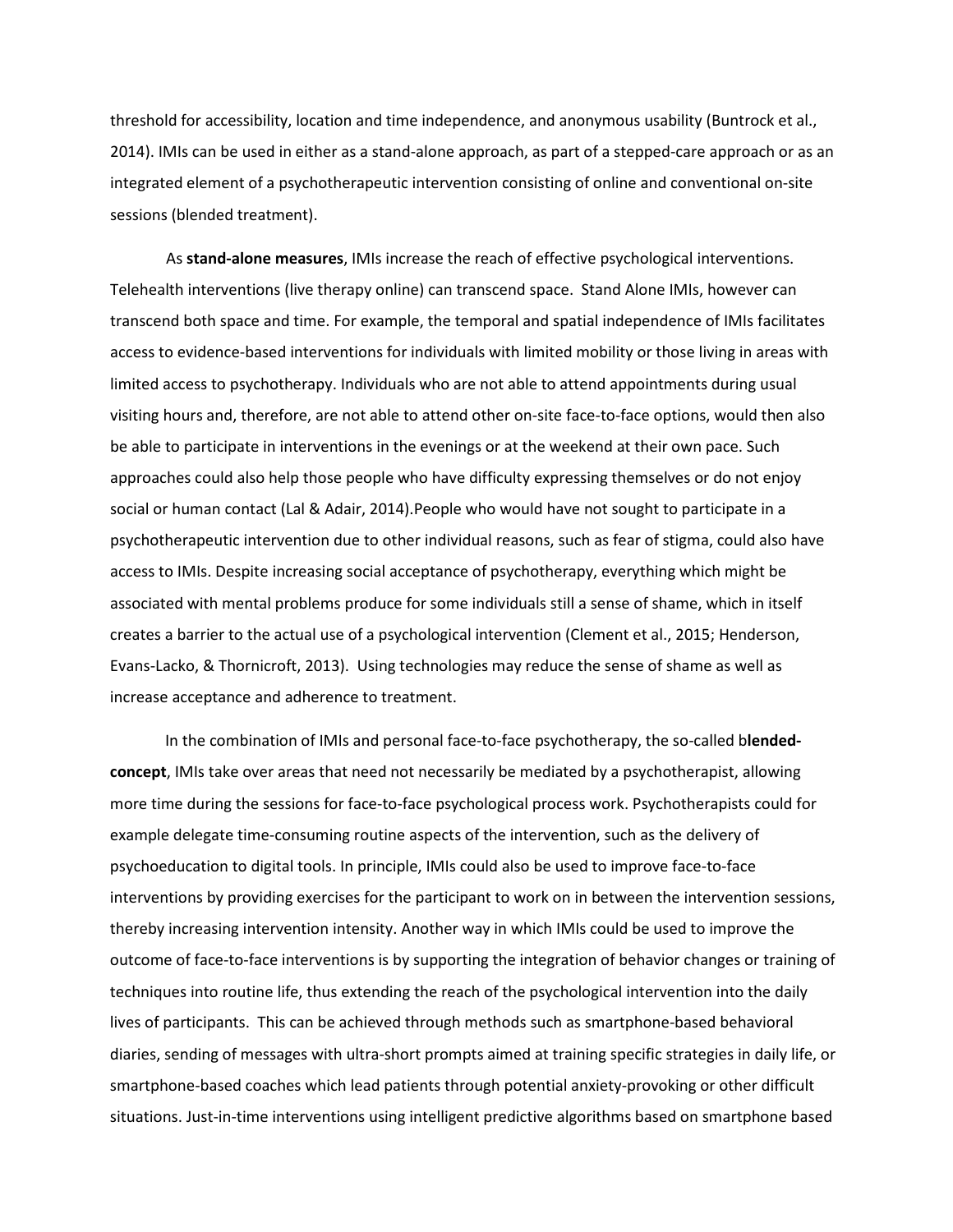user and sensor data such as movement, interaction frequencies, voice analytics etc. allow the prediction of symptom change and help patients to cope with symptoms in the moment or manage at risk situations (Luxton, 2016; Van Daele & Vanhoomissen, 2015). Furthermore, the objective of most psychological interventions is that participants actively try to integrate new behavior into their daily life and maintain these changes in the long term. IMIs emphasize the active role of the person concerned in this process, thus promoting a sense of empowerment through encouraging them to use their own resources to solve problems.

Blended concepts allow for example to provide psychological interventions in primary health care such as the GP setting and to foster systematic multi-professional care of patients in primary care by for example that psychologists support patients and GPs to deliver IMIs in primary health care. Another promising application might be the delivery of psychological IMIs in chronic somatic care (Ebert, Nobis, et al., 2016; Jiaxi Lin et al., n.d.; Nobis et al., 2015).

Within **stepped-care approaches**, the degree of support participants receive are stepped up based on previous treatment intervention effects. For example, in depression unguided or guided selfhelp approaches can be offered as a first step, for example, to individuals in the prodromal disease stage (indicated prevention) in order to prevent the transition to the full blown disorder (Ebert, Buntrock, et al., 2016), or also in full syndromal cases as a first step in the chain of treatment. Further intensive therapeutic support, such as outpatient psychotherapy, could then be provided to patients not responding to the IMI's. Similarly, step-down interventions supplement more intensive therapeutic measures with lower intensity support. For example, IMI-relapse prevention and chronic care concepts could be offered to patients following an acute treatment in order to stabilize acute treatment effects and thereby prevent relapse and recurrence (Bockting et al., 2011; Ebert, Gollwitzer, et al., 2013; Ebert, Tarnowski, Gollwitzer, Sieland, & Berking, 2013; Golkaramnay, Bauer, Haug, Wolf, & Kordy, 2007; Kok, Bockting, Burger, Smit, & Riper, 2014).

# **Effectiveness**

# IMIs compared to untreated control groups

There are currently well over 100 randomized clinical studies of, which clearly indicates the huge potential of this approach for the prevention and treatment of mental and behavioral disorders. Especially well researched are Stand-Alone interventions, most of which are based on the concept of guided self-help.

The most well-established and frequently researched IMIs are programs for anxiety disorders and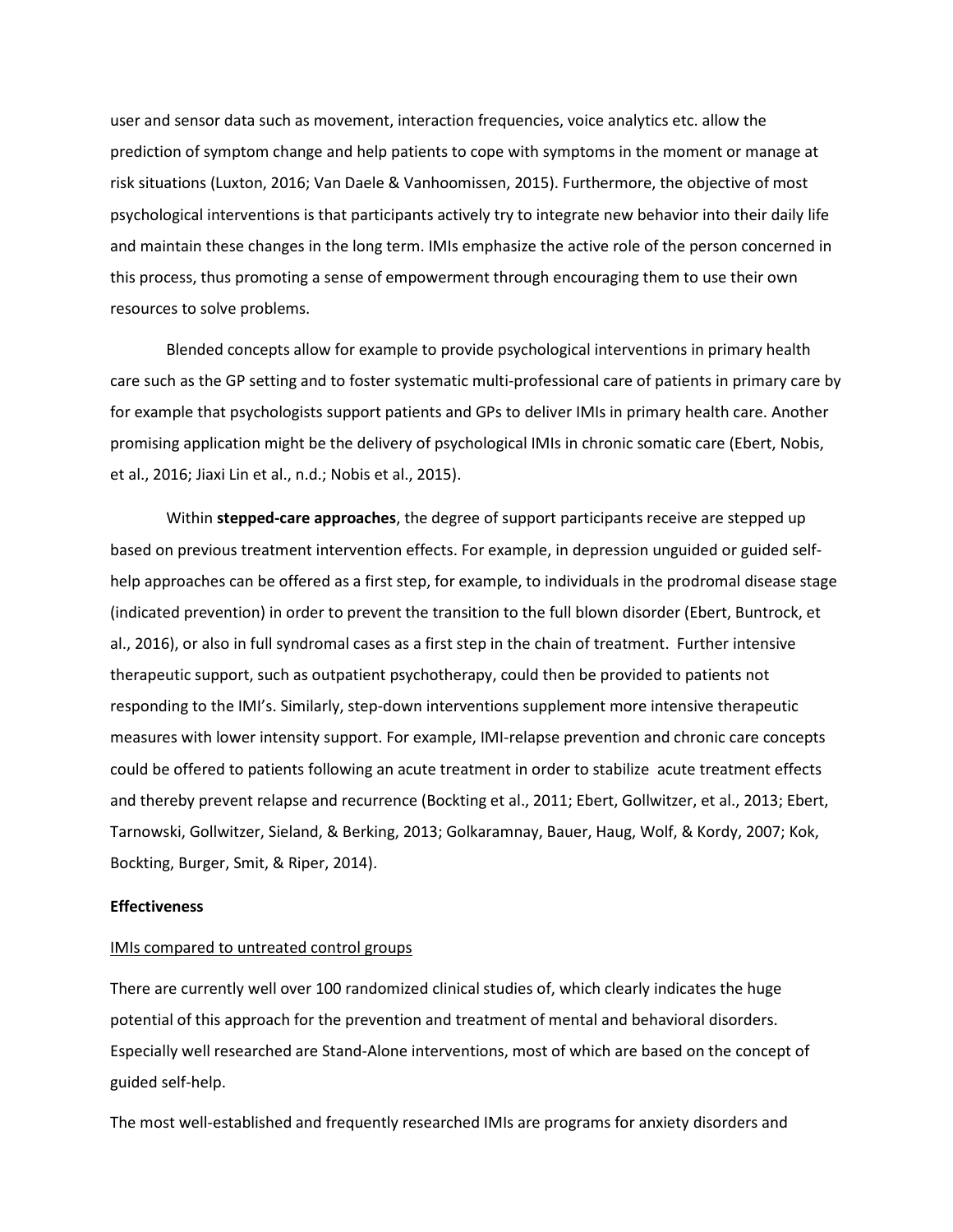depression. In comparison to non-treated control groups, high efficacy has been documented in a large number of studies (Andrews, Cuijpers, Craske, McEvoy, & Titov, 2010b; Ebert, Zarski, et al., 2015; Mayo-Wilson & Montgomery, 2013; Richards & Richardson, 2012a; Richards, Richardson, Timulak, & McElvaney, 2015). In one meta-analysis of IMIs based on 22 randomized-controlled trials (RCTs) used for depression and anxiety disorders,a standardized average effect size of 0.88 was shown (Andrews et al., 2010). Through meta-analysis based on RCTs, the applicability and efficacy of IMIs was further confirmed for other mental disorders, such as posttraumatic stress disorder, sleep disorders, eating disorders, pain disorders or substance abuse (Hedman et al., 2012; Kuester, Niemeyer, & Knaevelsrud, 2016; Macea, Gajos, Daglia Calil, & Fregni, 2010; Riper et al., 2014; Zachariae, Lyby, Ritterband, & O'Toole, 2015). See Table 1 for an overview of effects based on a meta-analysis of randomized controlled trials. The body of evidence for other mental disorders, by contrast, is still largely unclear, although promising initial results exist from individual randomized controlled studies, for example for obsessive-compulsive (E. Andersson, Enander, Andrén, et al., 2012b; Herbst et al., 2014; Lenhard et al., 2017; Storch et al., 2011), psychotic (Gottlieb et al., 2013; Harper, 2013), body dysmorphic disorders (Enander et al., 2016) or bipolar disorders (Hidalgo-Mazzei et al., 2015), male- and femal sexual dysfunction Tinnitus ,, Complicated grief , pathologic gambling (Luquiens et al., 2016).

Most of the interventions evaluated up to this point have been aimed at adults as a target group. However, in recent years, the number of studies which investigate possible potential for the treatment of mental disorders in children and adolescents has increased. In one such meta-analysis based on 14 RCT studies, Ebert and colleagues discovered a significant medium to large effect size ( $d = 0.72$ ) in the treatment of anxiety disorders and/or depression with IMIs in children and adolescents.

Table 1 gives an overview of the effectiveness of IMIs for different mental health disorders based on meta-analytical findings.

#### Table 1!

#### IMIs compared to face-to-face treatments

The great potential of IMIs is not solely based on studies in which these approaches were evaluated in comparison to (mostly) untreated control groups, but rather also in direct comparison to face-to-face therapy. In a meta-analysis based on 13 RCTs in various disorders (depression, social phobias, tinnitus, panic disorders, sexual dysfunction, specific phobias, among others), Andersson and colleagues found on average no differences in the mean effect size between face-to-face psychotherapy and IMIs which were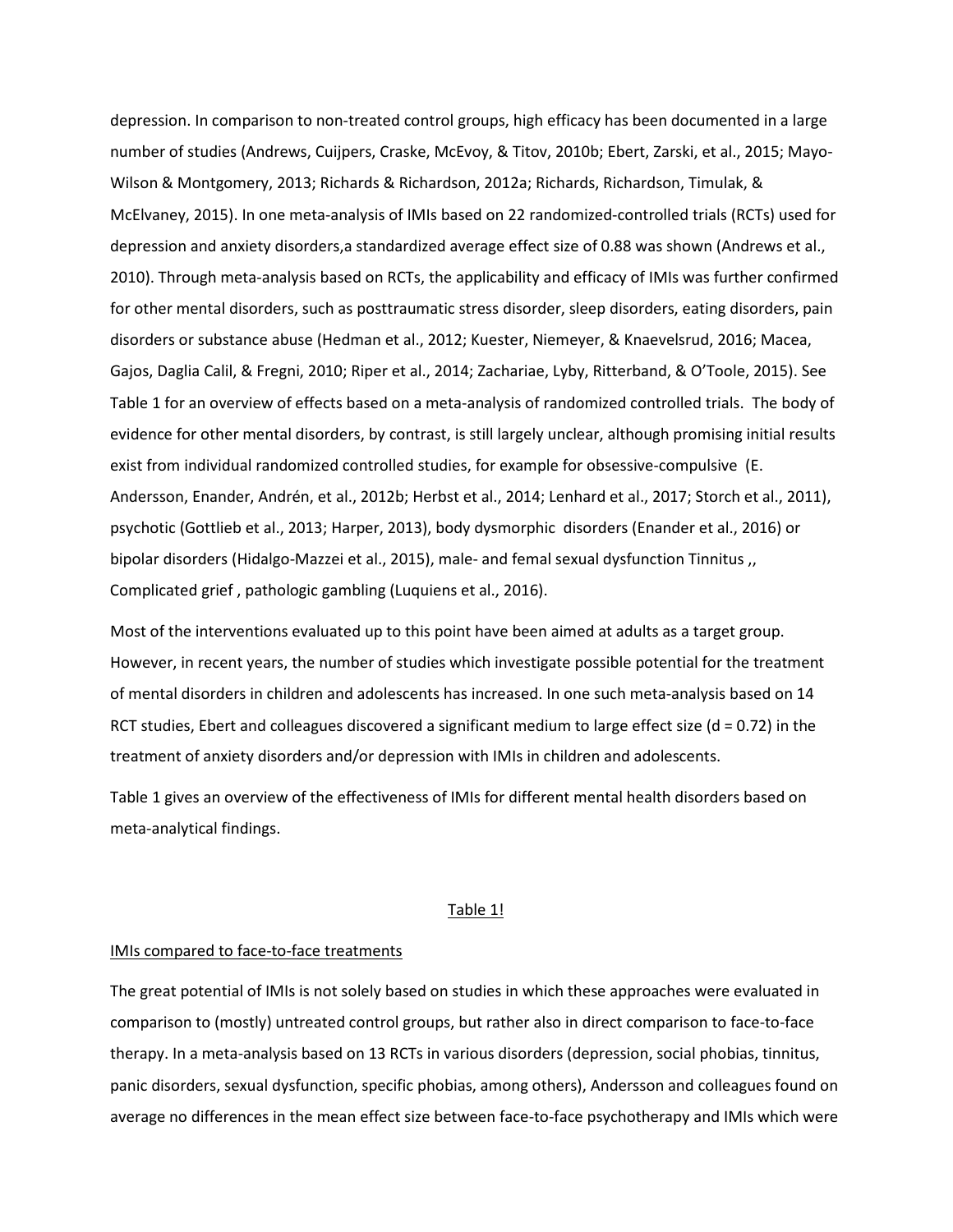designed as a therapist-assisted CBT-based stand-alone intervention (Andersson, Cuijpers, Carlbring, Riper, & Hedman, 2014). The results were confirmed on a disorder-specific level in a recent Cochrane review for the treatment of anxiety disorders in adults (Olthuis, Watt, Bailey, Hayden, & Stewart, 2015) and a meta-analysis by Andersson for the treatment of depression (G. Andersson, Topooco, Havik, & Nordgreen, 2016). Even if the current number of RCTs evaluating IMIs in direct comparison to classical on-site psychotherapy is limited, the results so far suggest that both types of intervention may achieve equivalent treatment successes. However, it must be mentioned that the limitation applies only to patients who are potentially willing to participate in both face-to-face and Internet-based treatment. Such self-help treatments and programs are not necessarily an adequate treatment option for all affected people (Ebert, Berking, et al., 2015), and face-to-face psychotherapy is likewise not necessarily an attractive form of intervention for all (Andrade et al., 2014).

Significantly less evidence exists regarding the benefits of IMIs as intervention in combination with faceto-face psychotherapy (blended) in comparison to the body of evidence supporting stand-alone intervention. However, initial meta-analytic findings point to the fundamental potential that the efficacy of traditional face-to-face therapy might actually increase with IMIs. Lindheim and colleagues discovered through 10 RCTs that a mobile component, used as a supplemental element in treatment (e.g. SMS to support behavior changes between therapy sessions), could considerably increase the effectiveness of psychological intervention in comparison to solely on-site intervention (SMD= 0.27) (Lindhiem, Bennett, Rosen, & Silk, 2015). However, research regarding the optimal integration of IMIs into on-site therapy and the use of such intervention to increase the effectiveness of psychotherapy is still in its infancy. Also with regard to the potential of such approaches saving clinicians time, only a few studies have so far compared blended vs. non-blended concepts in RCT studies. A recent systematic review (Erbe, Eichert & Ebert, under review) identified three trials that showed that blended concepts were able to reduce clinicians' time by 50 – 86 % without reducing the efficacy of the therapy (Kenwright, Liness, & Marks, 2001; Marks, Kenwright, McDonough, Whittaker, & Mataix-Cols, 2004; Wright et al., 2005). However, a number of large scale studies across Europe are currently being conducted (Kleiboer et al., 2016; Kooistra et al., 2014; Romijn et al., 2015) which will provide valuable insight into the potential of blended-concepts for the treatment of mental health disorders.

In addition to findings from randomized clinical trials, there is accumulating evidence for a number of disorders that [therapist-assisted] IMIs can result also in clinically relevant changes when implemented in routine clinical practice (Andrews & Williams, 2014; El Alaoui, Hedman, Kaldo, et al., 2015; El Alaoui, Hedman, Ljótsson, & Lindefors, 2015; Hedman et al., 2014; Williams, O'Moore, Mason, & Andrews,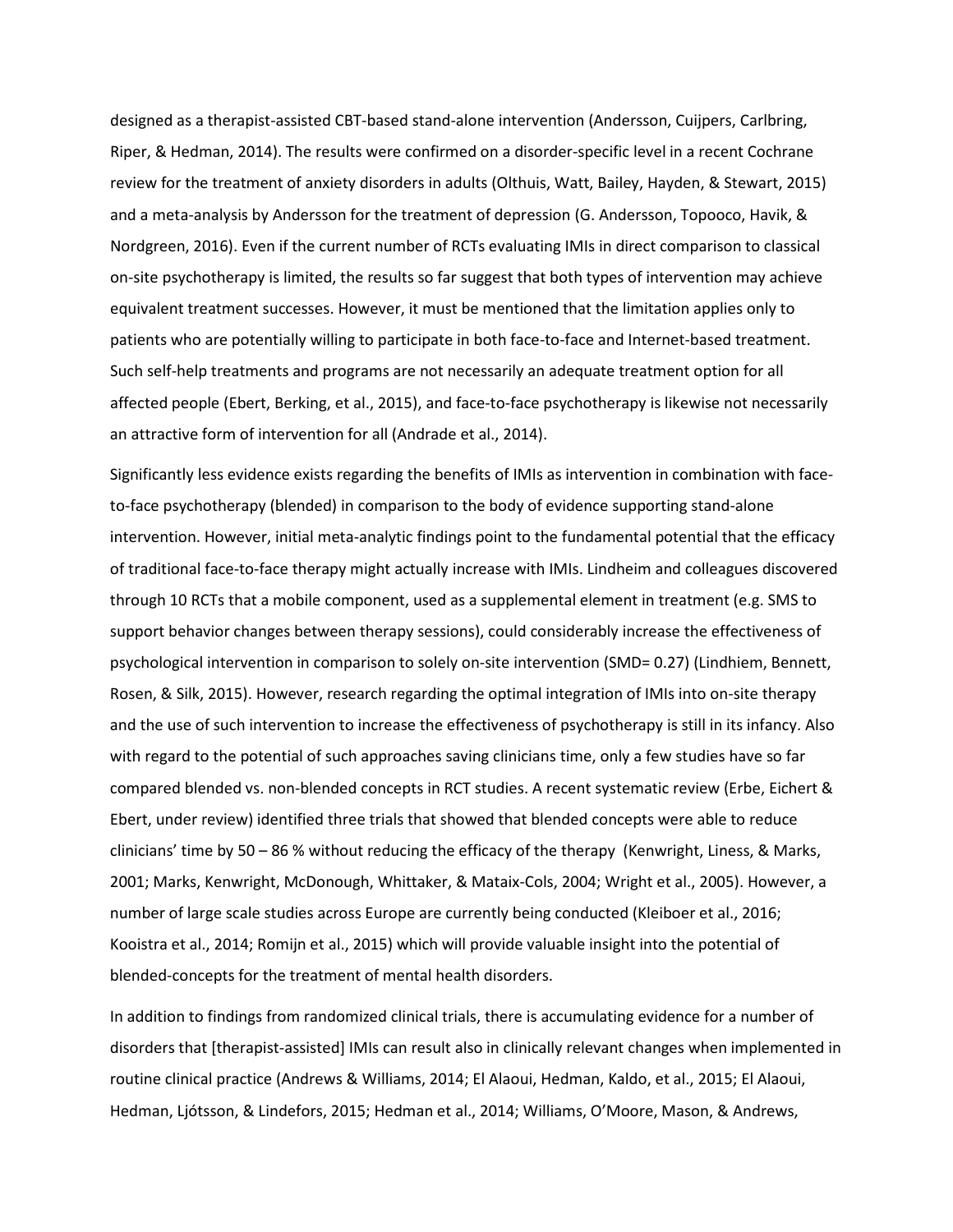2014).

#### **The therapist in IMIs**

The therapeutic relationship is a well-known vital component of the effectiveness of Face-to-face psychotherapy. But which role does the therapist have in the realm of IMIs, and does this "impersonal" Internet medium allow for the development of such a relationship? Despite the qualitative and quantitative reduction of overall therapeutic contact and the absence of social and non-verbal signals, previous studies indicate that high quality and comparable therapeutic relationships can be fostered with IMIs just as in face-to-face settings (G. Andersson, Paxling, Wiwe, et al., 2012; Bengtsson, Nordin, & Carlbring, 2015; Cook & Doyle, 2002; Ebert, Hannig, et al., 2013; Preschl, Maercker, & Wagner, 2011). In a study evaluating the Internet-based method "Interapy", it was found that 88% of patients characterized their online contact with therapists as "pleasant", while 80% considered the fact that the therapeutic contact took place exclusively on the Internet "positive" (Lange et al., 2003). Similar results can be found based on standardized instruments for assessing the quality of relationships within therapist-assisted IMIs for the treatment of depression, GAS, social phobias, panic disorder and PTSD (G. Andersson, Paxling, Wiwe, et al., 2012; Knaevelsrud & Maercker, 2006).

But is a therapist in Internet-based contexts at all necessary, or will fully automated self-help programs be sufficient for the majority of patients in the future?

The previous findings clearly show that IMIs with therapeutic accompaniment have a significantly greater therapeutic success than IMIs without therapist guidance (Baumeister, Reichler, Munzinger, & Lin, 2014; Klein & Berger, 2013; Palmqvist, Carlbring, & Andersson, 2007). Baumeister and colleagues reported in a systematic review that IMIs with accompanying therapeutic support had a significantly lower dropout rate (odds ratio = 2.67), had more implemented modules per intervention ( $g = 0.52$ ), and achieved great reduction of symptoms ( $g = -0.27$ ) than IMIs without such support.

The relevance of therapeutic contact is also shown through a meta-analysis of IMIs conducted by Richards and Richardson, which produced an average efficacy of  $d = 0.36$  and  $d = 0.78$  with and without support, respectively, in the treatment of depression (Richards and Richardson, 2012).

Although these and other works demonstrate significant effects for unaccompanied self-help intervention, it must nevertheless be mentioned that the studies were based exclusively on randomized clinical trials which bring a per se rather high structuring of patients with it that is usually not to be found in routine clinical care. Since the securing of commitment represents an adherence-promoting element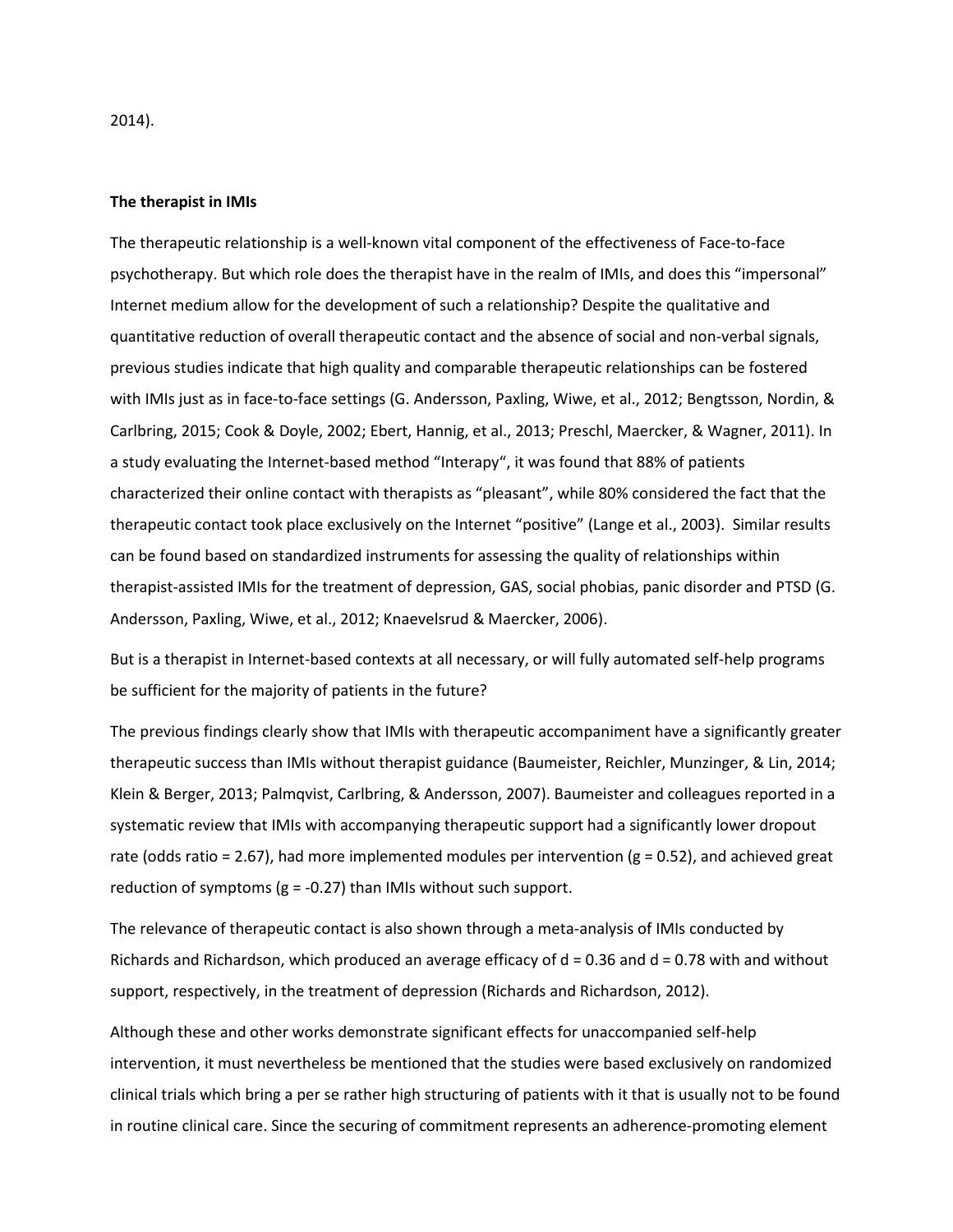in self-help interventions, it can be assumed that the effect sizes for pure self-help intervention under laboratory conditions are significantly overestimated for their potential in routine care. Such an assumption is supported by studies in which no additional benefit of unaccompanied, pure self-help programs compared to the standard treatment was found (Littlewood et al., 2015), further emphasizing the importance of a clear concept for ensuring adherence to IMIs, such as through routine therapeutic support (Jones et al., 2015).

Regarding the dose-efficacy relation, two review articles suggest that the effectiveness of IMIs rises with increased support time, whereas Andersson and colleagues conclude that an increase of therapist time beyond 100 minutes per patient within a 10-week IMI has no incremental additional effect on the efficacy (G. Andersson, Carlbring, Berger, Almlöv, & Cuijpers, 2009; Johansson & Andersson, 2012; Palmqvist et al., 2007).

#### **Cost-Effectiveness**

# **Limitations and possible negative effects**

As with any other method, it is important to take into account the limitations and risks involved with IMIs alongside all of the potential benefits of the procedure. At this stage, however, no reliable empirical information is available on contraindications for IMIs. It is often argued that in the context of stand-alone methods without therapeutic support, the ability to assess the risk and respond adequately to emergencies (such as suicide) is restricted, since nonverbal cues are missing that help to assess whether dissociation of suicidal thoughts is possible. Therefore, acute suicidality is considered often as a criterion for exclusion in many cases. However, various current empirical studies show that IMIs can also be used effectively in the treatment of suicidal patients, in general, and can reduce suicidal tendencies considerably (Christensen et al., 2013; Mewton & Andrews, 2014). However, worryinglymany apps available in the app stores lack empirical support (Aguirre, McCoy, & Roan, 2013) and overall more research is clearly needed to determine under what circumstances such approaches can also be safely used for patients with suicidal ideation.

Little more can be said about further possible negative effects of IMIs at this stage (Rozental et al., 2014). Potential risks and negative effects include, depending on the illness, the following points, among others: (1) limited ability to timely identify patients prone to self-injury; (2) imprecise diagnosis; (3) the development of a reduced health-related self-efficiency if participants should not be successful with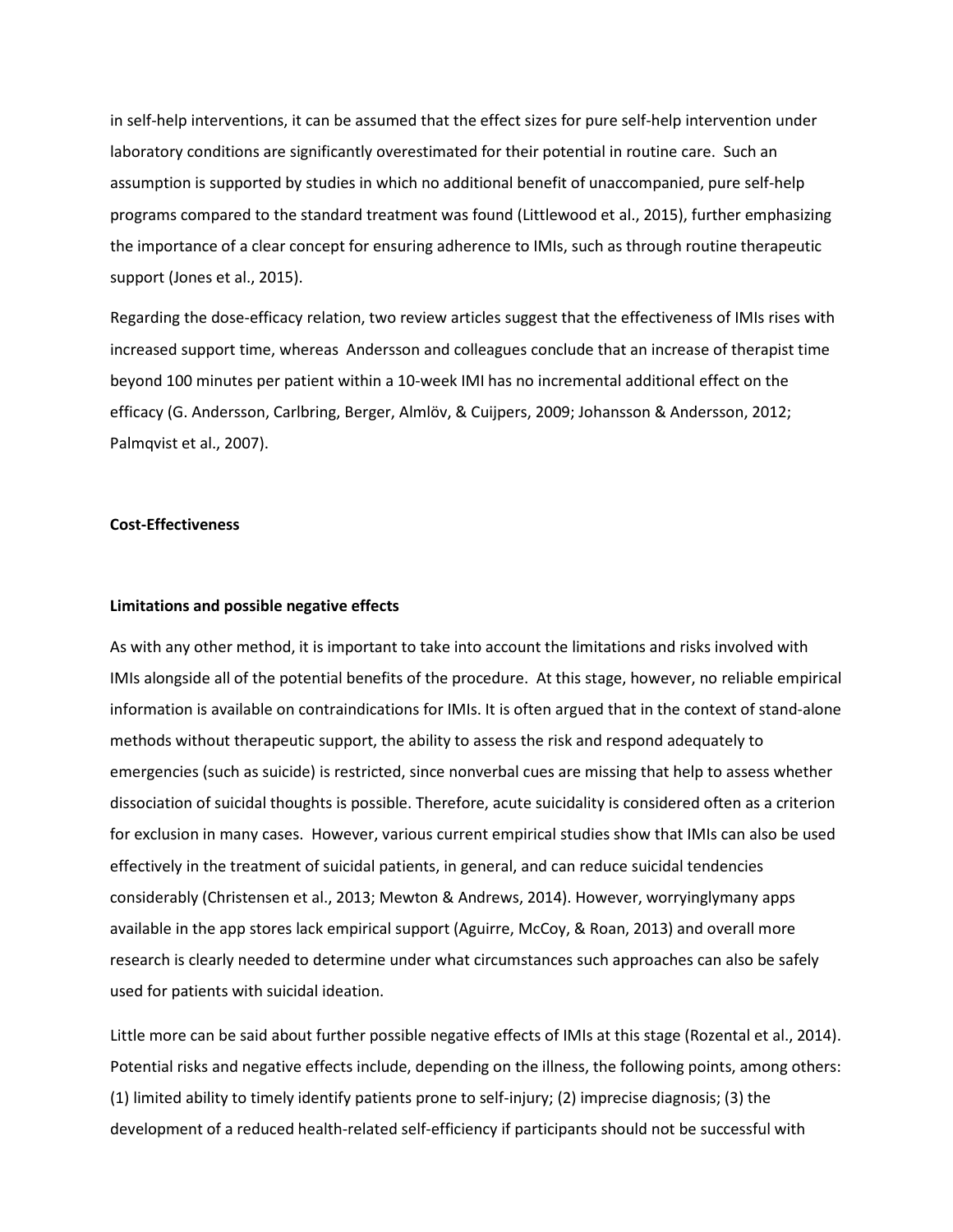using a stand-alone IMI; (4) the development of negative attitudes towards psychological interventions in general in non-responders; (5) an excessive demand or mental overload of those concerned in the autonomous administration of therapeutic methods; and, 6) the development of a technological and therapeutic dependency (e.g. a patient with agoraphobia feeling insecure to be in public spaces without the possibility to rely on his or her iPhone for symptom control in case issues arise); (7) a possible worsening of symptoms in subgroups of patients. Although initial studies address this subject (Boettcher, Rozental, Andersson, & Carlbring, 2014; Ebert, Donkin, et al., 2016; Ebert, Lehr, Baumeister, et al., 2014; Rozental, Boettcher, Andersson, Schmidt, & Carlbring, 2015), possible negative effects of such interventions cannot be ruled at present and there is an urgent need for further research.

With regard to a potential deterioration of symptoms in subgroups of patients, a recent individual patient data meta-analysis by Ebert and colleagues (Ebert, Donkin, et al., 2016) showed the mean risk for a symptom deterioration was significantly lower in participants of internet-based guided self-help for depression compared to controls. They found no subgroup of participants with an increased risk for deterioration, although education moderated effects on deterioration; with patients with low education displaying a higher risk for deterioration, than patients with higher education This indicates that treatment and symptom progress of patients with low education should be closely monitored, as some patients might face an increased risk for symptom deterioration.

#### **Professional, confidentiality, and ethical aspects**

### *Ethical Aspects*

From an ethical point of view, both risks and opportunities may arise from the use of IMIs. Central concerns about IMIs deal mainly with the risks in the course of diagnosis and of treatment. Moreover, there are concerns about the quality of many programs, as these are not currently subject to uniform quality assurance. Furthermore, the prospects of IMIs are frequently discussed in the context of positive empirical evidence which suggests that the withholding of IMIs as a complementary treatment option for afflicted persons is ethically questionable. As outlined above, findings show that, for many disorders, IMIs have good impact that is comparable to the respective gold standard of care. In addition, IMIs have the ability to reach groups that may not want to take part in conventional treatment for such reasons as a sense of stigma, the availability of a therapist, health restrictions, or a preference for self-help. Accordingly, within the discussion, it is important to differentiate whether an IMI is meant as supplementary or replacement of treatment. While clarification of the legal aspects still apply to the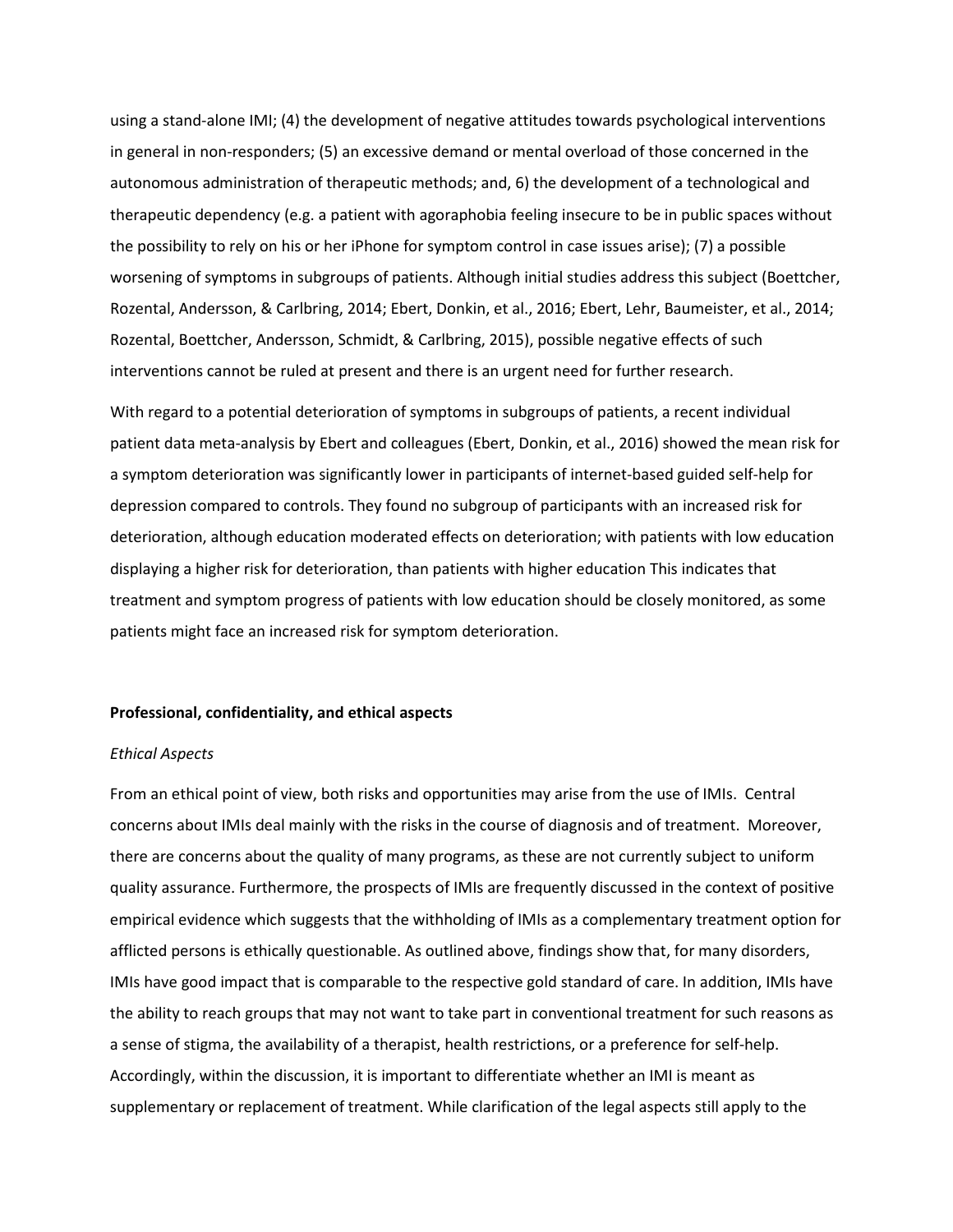former, the mostly economically led discussion of IMIs as a replacement for conventional treatment is seen ethically far more critically.

In terms of quality of IMIs, separate consideration of those offers described in this article- ideally scientifically evaluated self-help programs- and the variety of commercial, non-science-based treatment sites on the Internet must be taken. Total commercialization of the market can be seen as problematic, because the quality of the commercial offers in many cases cannot be guaranteed or is transparent to users. Ethical guidelines featuring high-quality, reputable IMIs are needed in order to protect persons concerned against dubious offers and to provide guidance in selecting effective programs. Mandatory regulations for quality assurance, however, do not exist at present on a European level and only in with regard to some indications in some European countries on a national level, such as the UK and the Netherlands. Recently however, initial attempts are being made to improve this lack of quality assurance by the development of an EU-wide platform for e-mental health innovation and implementation (Interreg North-West Europe, 2016). Although this so-called eMEN program will only be completed by 2019. Conceivably, in the long-term, only IMIs which demonstrate the highest possible patient safety and desired quality of care and that have been shown in randomized clinical trials to be effective would be systematically integrated into health care. Desirably, this would lead to the costs borne by the service providers being taken over by national health care systems as well, as is the case with other medical products.

# *Confidentiality Aspects*

Specific control measures for confidentially aspects, data protection management and ethical issues are determined by on a national level in Europe law. Examples for relevant regulations on a European level include the following: the EU Good Clinical Practice Directive (2001/20/EC); the charter of fundamental rights of the EU (2000/C 364/01); Directive 95/46/EC (amendment 2003) of the European Parliament and of the Council of 24 October 1995 on the protection of individuals with regard to the protection of privacy, storing of personal data and on the free movement of such data; Directive 95/46/EC on the protection of individuals with regard to processing of personal data and on the free movement of such data Council Directive 83/570/EEC amending Directives 65/65/EEC, 75/318/EEC and 75/319/EEC dealing with proprietary medicinal products.

Examples for relevant areas of data protection include among others, measures relating to 1) access control; 2) admittance control; 3) disclosure control; 4) input control; 5) commission control; 6) availability check; and 8) separation of data according to purpose. As the former items indicate, the scope of data protection management covers not only the legal field but also relates to aspects of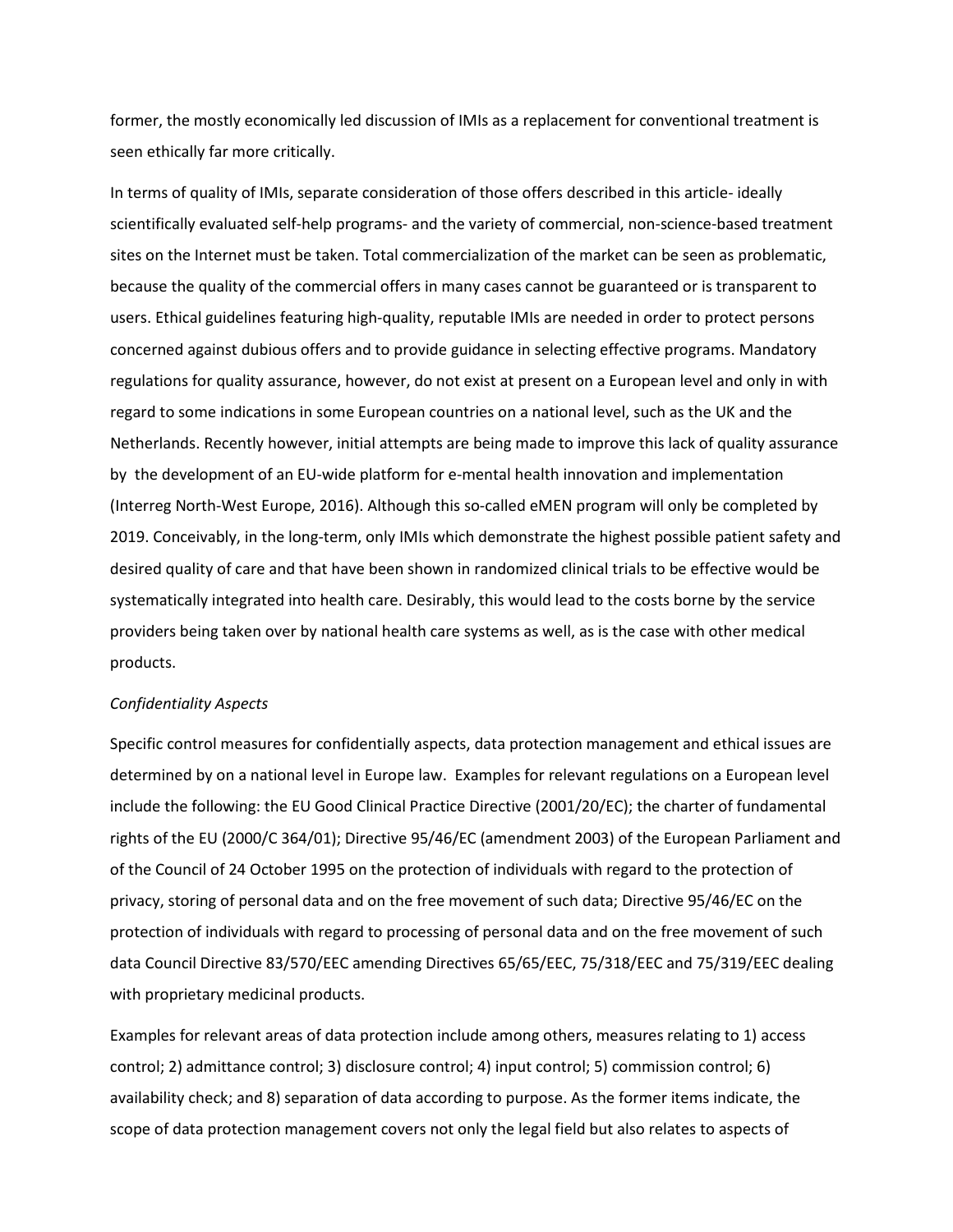technology and organization. Examples of these include professional protection (with firewalls implemented as a hardware solution) and the performance of backups on a regular basis. In addition, personal data and communications should always be transmitted and stored in encrypted form; and communication over insecure channels such as email should not be used, as there can be no assurance of the prevention of unauthorized access to the communication history. In order to meet these extensive measures in the development and implementation of IMIs, the consultation of experts in the field of data protection is recommended. However, at the moment there are no clear guidelines on quality criteria with regard to data protection, or data safety across Europe.

# **Implementation in routine care**

While IMIs are established as part of routine care in some European countries, such as the Netherlands, Sweden, Norway and the UK, IMIs are less-widely integrated in the mental health care in most other European countries. In some countries, such as Germany the implementation is restricted by professional legal regulations, such as the forbid to carry out psychotherapy fully online without a personal contact. In other countries IMIs are yet not part of the reimbursement system. Hence IMIs are used so far across Europe mainly within defined pilot projects such as the Mastermind project which aims to implement IMIs for depression in 11 European countries (Vis et al., 2015).

The WHO has among others identified barriers to implementation of IMI's in routine care. First, there is a lack of recognition of technology as an approach to health assessment and treatment. This is reflected in limited or no reimbursement for contact between therapists and patients in the health services. Second there is still limited knowledge about the health effects of IMI's for mental health disorders. Even though there is now an app for most psychological disorders and complaints available in app stores, only a few is tested in randomized controlled trials. This makes health professionals uncertain about benefits and risks related to available IMI's. Hence more effort is needed to transform evidencebased interventions that have been systematically tested in research settings to being routinely available for clinicians. Maybe as a consequence of the first two, there is a lack of prioritization of IMI's for mental health disorders in the health care services. While modern somatic medicine is dependent on advanced technology the field of mental health has not started to prioritize digitalizing mental health services at local, regional, national nor international levels. In countries dominated by a large public health sector, the lack of integration with existing IT systems in the sector, such as EPJ's, are a barrier to the implementation of IMI's. Although there are exceptions, the UK government has recently announced (Hunt, 2017) increases in funding for mental health and one of the key points in the paper was to expand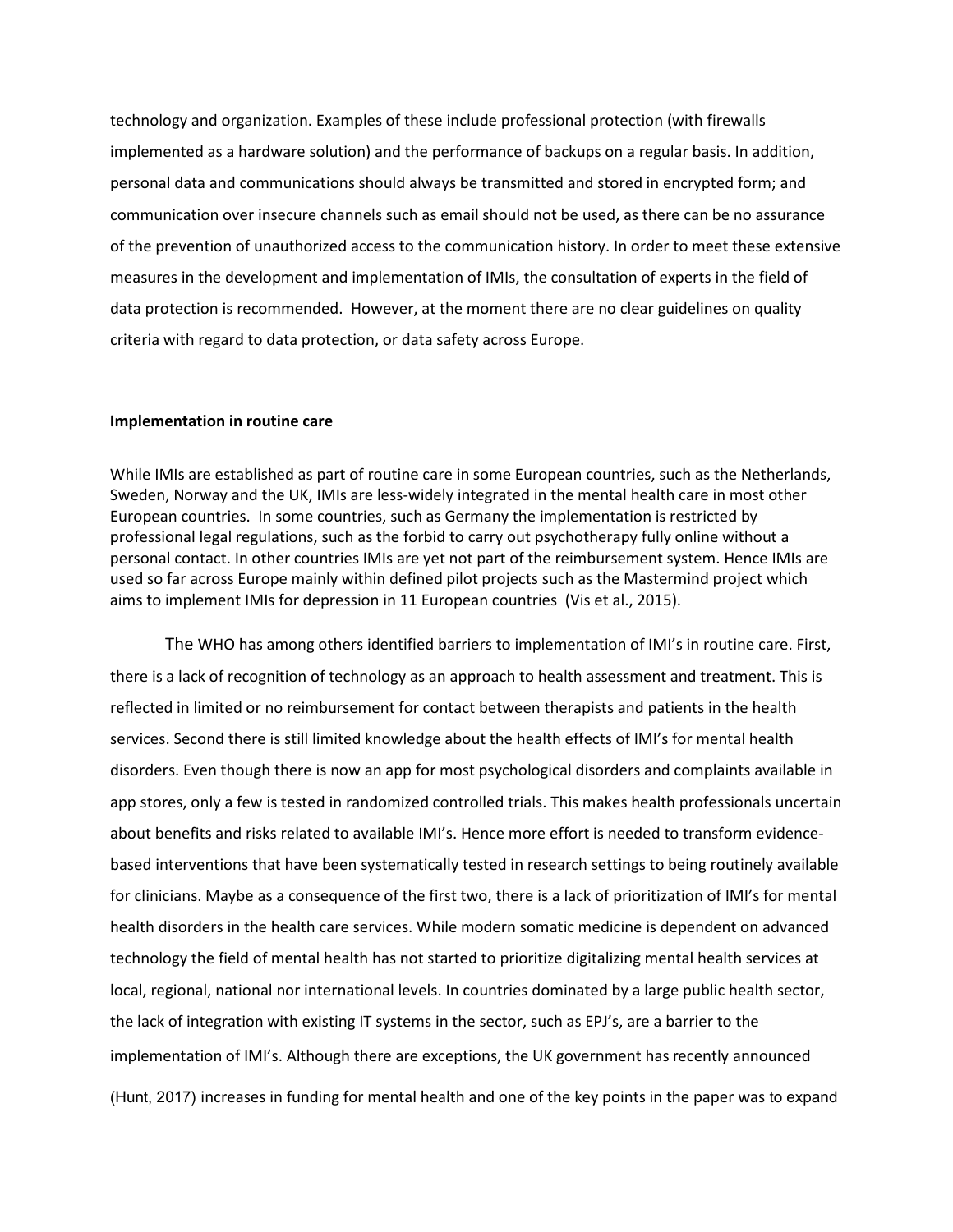digital mental health provision with a £68 million investment to support a pilot in online therapy, the development of apps and the provision of advice for medical practitioners. Hundreds of IT-systems coexists in the health sector, therefore integration with existing systems are often prerequisite for implementing new systems. Taken together, these barriers need to be addressed at an international and national level in order to facilitate the dissemination of evidence-based and secure programs throughout Europe.

# **Conclusion**

IMIs are flexible, technically diverse methods which lend themselves to a variety of application areas and indications of varying degrees of severity. As empirical findings on the impact of human support clearly suggest, IMIs are seen less as a substitute for conventional psychotherapeutic interventions, and should rather be understood more as a useful addition to the treatment spectrum. IMIs have an ability to reach target groups in a way not yet achieved by classical on-site activities, and can also accompany conventional psychotherapy and thereby reduce cost or increase effectiveness.

Initial findings suggest the effectiveness of stand-alone IMI-based therapy in routine conditions, although further research is needed. Unlike for illnesses such as anxiety and depression, though, the evidence base of IMIs for many other disorders is fragmented. Little is known about how blended IMIs concepts and Face-to-Face services can be optimally combined in order to improve the effectiveness of current psychotherapeutic methods. The continued use of IMIs in routine care raises a number of relevant questions; how to maximize the full potential of such approaches, on the one hand, while ensuring patient safety, positive outcomes and certainty of care on part of the leading therapists on the other. An important next step will be to develop standards for data protection and quality control within such approaches, as well as standards to ensure patient safety in crisis situations. Likewise, financing models on national levels that allow both patients and therapists to benefit from IMIs must be developed. Moreover as the potential of such approaches can only be fully exploited if not only patients want them, but also only if therapists use them. Hence there is a need for studies that evaluate how to overcome patients and therapist's common prejudices and negative opinions about the use of technologies in clinical settings.

Once these basic structural questions have been elucidated it will be possible to benefit fully from the vast potential of IMIs for the further improvement of health care systems across Europe.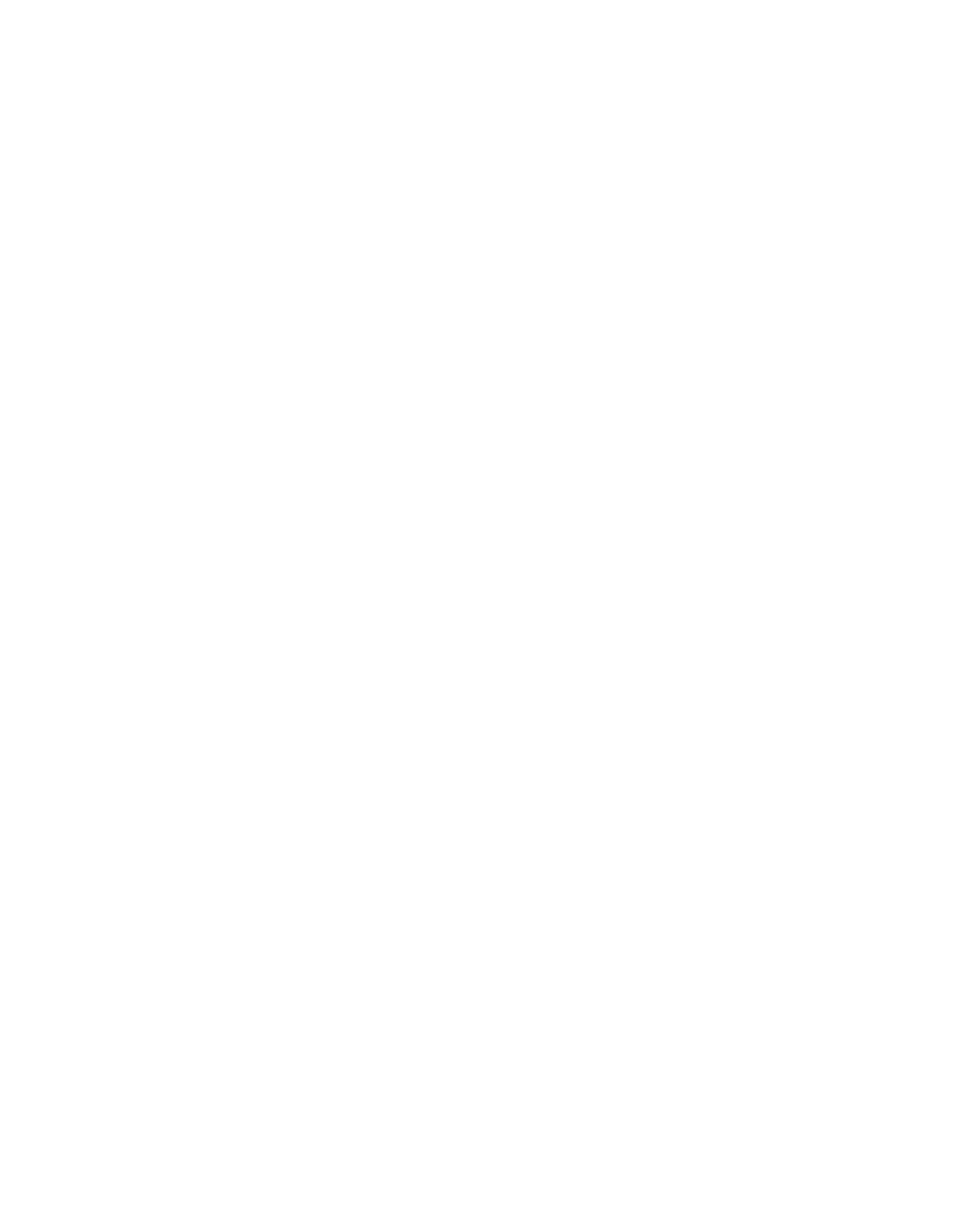Table 1: Efficacy of IMIs based on meta-analyses

| <b>Target population</b>                                                                    | <b>SMD</b>        | [95 % CI]       | N              | <b>NNT</b>     |
|---------------------------------------------------------------------------------------------|-------------------|-----------------|----------------|----------------|
| <b>Adults</b>                                                                               |                   |                 |                |                |
| Depressive Disorders (Richards & Richardson,<br>2012b)                                      | 0.56              | [0.41, 0.71]    | 19             | 3.25           |
| Panic Disorders (Andrews, Cuijpers, Craske,<br>McEvoy, & Titov, 2010a)                      | 0.83              | [0.45, 1.21]    | 6              | 2.26           |
| Social Phobias (Andrews et al., 2010b)                                                      | 0.92              | [0.74, 1.09]    | 8              | 2.07           |
| General Anxiety Disorders (Richards et al.,<br>2015)                                        | 0.91              | [0.56, 1.25]    | 8              | 2.08           |
| PTSD (Kuester, Niemeyer, & Knaevelsrud,<br>2016)                                            | 0.95              | [0.56, 1.43]    | 8              | 2.01           |
| Insomnia (Zachariae, Lyby, Ritterband, &<br>O'Toole, 2015)                                  | 1.09              | [0.74, 1.45]    | 8              | 1.79           |
| Hazardous Alcohol Use (Riper et al., 2014)                                                  | 0.2               | [0.13, 0.27]    | 16             | 8.93           |
| OCD (own calculations) $1$                                                                  | 0.90              | [0.66, 1.19]    | 3              | 2.10           |
| Eating Disorders (Melioli et al., 2016)                                                     | 0.30 <sup>2</sup> | [0.02, 0.57]    | 12             | 5.95           |
| Chronic Pain (Buhrman, Gordh, & Andersson,<br>2016)                                         | 0.42              | [0.28, 0.55]    | 15             | 4.27           |
| Physical Activity (Davies et al., 2012)                                                     | $0.14 - 0.37$     | [0.09, 0.10]    | 34             | 12.82-<br>4.85 |
| Irritable Bowel Syndrome (Hedman, Ljótsson,<br>& Lindefors, 2012)                           | 1.20              | $[0.57 - 1.84]$ | 4              |                |
|                                                                                             | <b>MD</b>         | [95 % CI]       | N              |                |
| Weight [mobile only] (Flores Mateo, Granado-<br>Font, Ferré-Grau, & Montaña-Carreras, 2015) | $1.04$ kg         | [1.75, 0.03]    | 12             |                |
|                                                                                             | <b>RR</b>         | [95 % CI]       | N              |                |
| Smoking                                                                                     | 1.60              | $[1.15 - 2.21]$ | 40             |                |
| <b>Children &amp; Adolescents</b>                                                           |                   |                 |                |                |
| Depression (Ebert, Zarski, et al., 2015)                                                    | 0.76              | [0.41, 1.12]    | 4              | 2.44           |
| Anxiety (Ebert, Zarski, et al., 2015)                                                       | 0.68              | [0.45, 0.92]    | $\overline{7}$ | 2.70           |

 $10$ wn calculations (Hedges' g using Comprehensive Meta-Analyses 2.0) based on primary study results of Andersson, Enander, Andrén, et al. (E. Andersson, Enander, Andrén, et al., 2012a) Herbst et al. (Herbst et al., 2014) und (Lenhard et al., 2016). <sup>2</sup> Purging.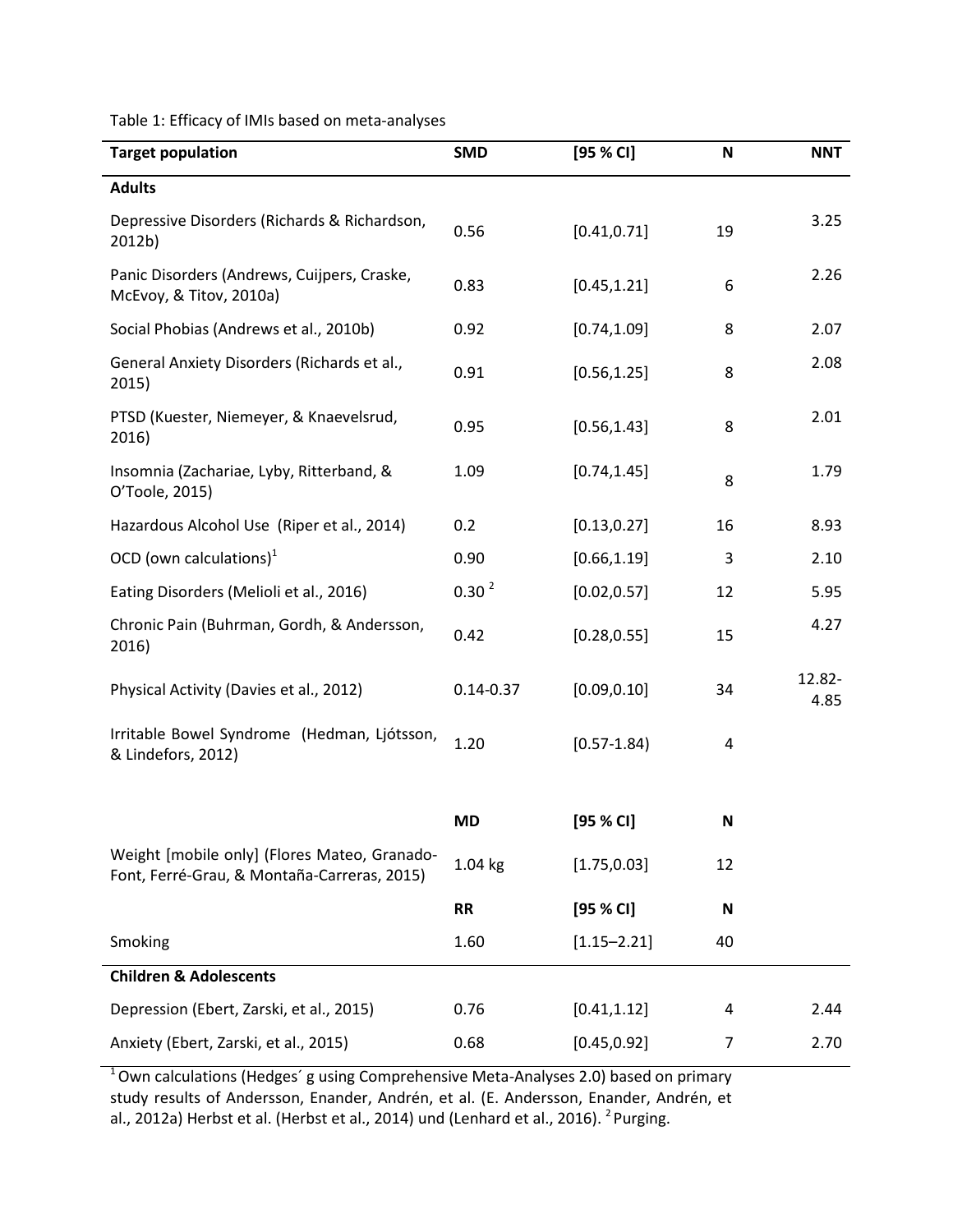SMD = standardized mean difference (Cohens' d / Hedges' g); CI = Confidence Interval;  $MD = Mean$  difference; RR = relative risk; N = number of primary studies included in the meta-analysis; NNT = numbers needed to be treated in order to achieve one treatment response. PTSD = Posttraumatic Stress Disorder.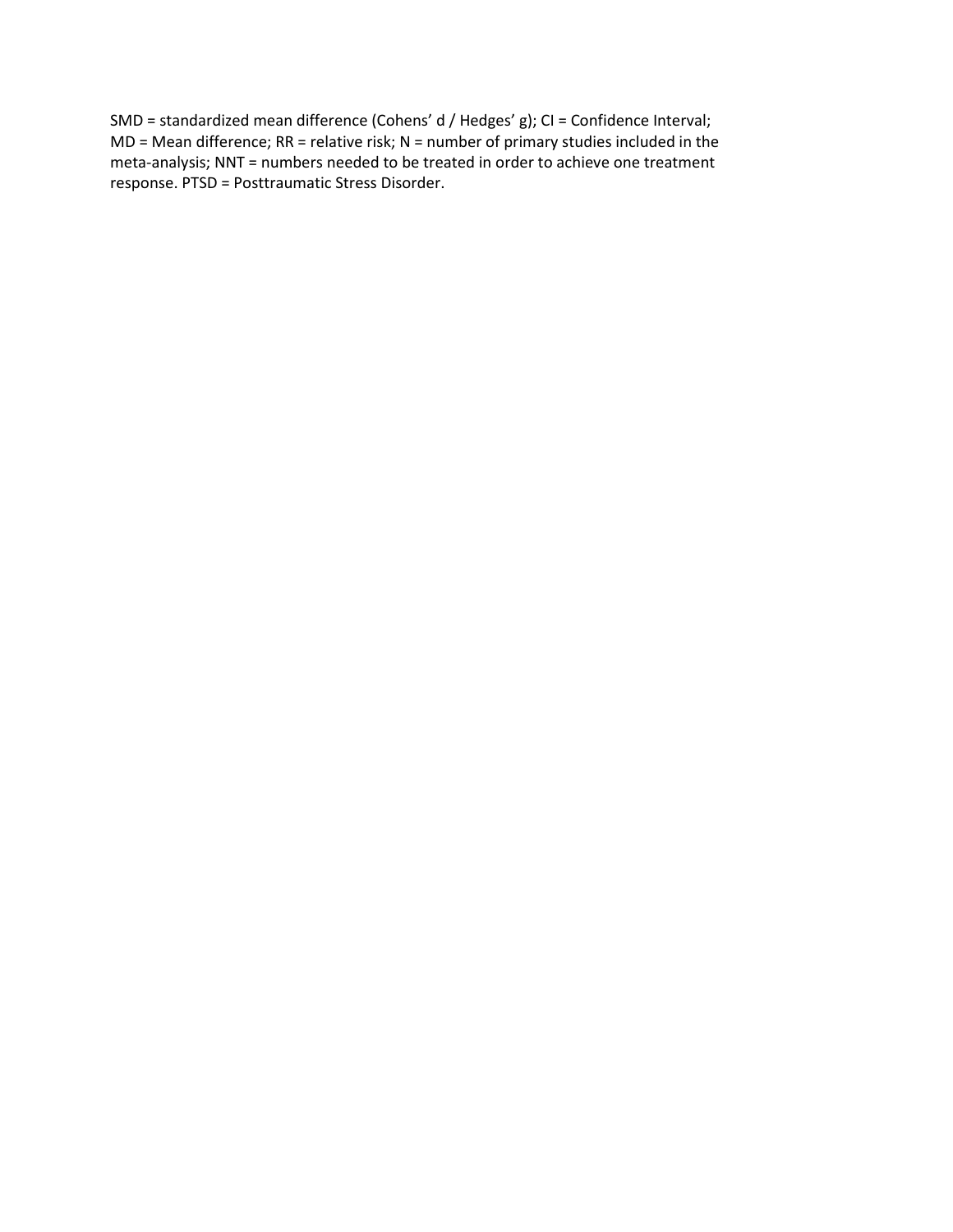# **Figure 1** Central Aspects of Internet- and mobile-based Interventions.

**Technical Implementation**  "Prompts", interactive lessons, email, APPs, Video-/Audio, Chat, Serious Games

# **Areas of application**

Prävention/treatment/rel apse prevention/chronic care management

Stand-Alone/Blended/ Stepped-Care

IMIs

#### **Human support**  with/witout; increasing

adherence to IMI vs. providing therapy; synchronous/ asynchronous

# **Theory base**

Evidenzbased methods:, e.g. CBT, IPT, PD, ACT....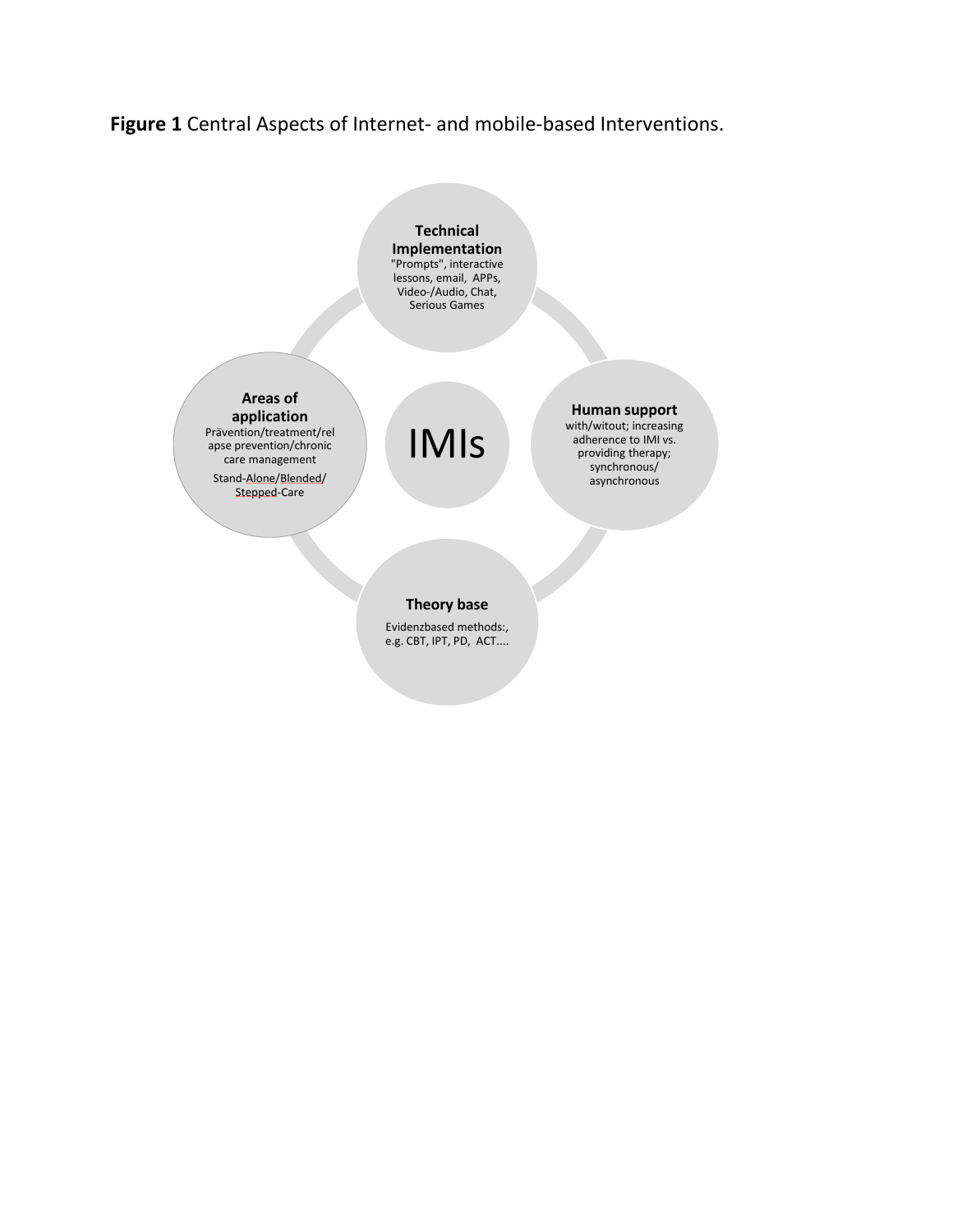- Aguirre, R. T. P., McCoy, M. K., & Roan, M. (2013). Development Guidelines from a Study of Suicide Prevention Mobile Applications (Apps). *Journal of Technology in Human Services*, *31*(3), 269–293. http://doi.org/10.1080/15228835.2013.814750
- Andersson, E., Enander, J., Andrén, P., Hedman, E., Ljótsson, B., Hursti, T., … Rück, C. (2012a). Internetbased cognitive behaviour therapy for obsessive-compulsive disorder: a randomized controlled trial. *Psychological Medicine*, *42*(10), 2193–203. http://doi.org/10.1017/S0033291712000244
- Andersson, E., Enander, J., Andrén, P., Hedman, E., Ljótsson, B., Hursti, T., … Rück, C. (2012b). Internetbased cognitive behaviour therapy for obsessive–compulsive disorder: a randomized controlled trial. *Psychological Medicine*, *42*(10), 2193–2203. http://doi.org/10.1017/S0033291712000244
- Andersson, G., Carlbring, P., Berger, T., Almlöv, J., & Cuijpers, P. (2009). What makes Internet therapy work? *Cognitive Behaviour Therapy*, *38 Suppl 1*, 55–60. http://doi.org/10.1080/16506070902916400
- Andersson, G., Paxling, B., Roch-Norlund, P., Ostman, G., Norgren, A., Almlöv, J., … Silverberg, F. (2012). Internet-Based Psychodynamic versus Cognitive Behavioral Guided Self-Help for Generalized Anxiety Disorder: A Randomized Controlled Trial. *Psychotherapy and Psychosomatics*, *81*(6), 344– 55. http://doi.org/10.1159/000339371
- Andersson, G., Paxling, B., Wiwe, M., Vernmark, K., Felix, C. B., Lundborg, L., … Carlbring, P. (2012). Therapeutic alliance in guided internet-delivered cognitive behavioural treatment of depression, generalized anxiety disorder and social anxiety disorder. *Behaviour Research and Therapy*, *50*(9), 544–50. http://doi.org/10.1016/j.brat.2012.05.003
- Andersson, G., Topooco, N., Havik, O., & Nordgreen, T. (2016). Internet-supported versus face-to-face cognitive behavior therapy for depression. *Expert Review of Neurotherapeutics*, *16*(1), 55–60. http://doi.org/10.1586/14737175.2015.1125783
- Andrade, L. H., Alonso, J., Mneimneh, Z., Wells, J. E., Al-Hamzawi, A., Borges, G., … Kessler, R. C. (2014). Barriers to mental health treatment: results from the WHO World Mental Health surveys. *Psychological Medicine*, *44*(6), 1303–17. http://doi.org/10.1017/S0033291713001943
- Andrews, G., Cuijpers, P., Craske, M. G., McEvoy, P., & Titov, N. (2010a). Computer therapy for the anxiety and depressive disorders is effective, acceptable and practical health care: a meta-analysis. *PloS One*, *5*(10), e13196. http://doi.org/10.1371/journal.pone.0013196
- Andrews, G., Cuijpers, P., Craske, M. G., McEvoy, P., & Titov, N. (2010b). Computer therapy for the anxiety and depressive disorders is effective, acceptable and practical health care: a meta-analysis. *PloS One*, *5*(10), e13196. http://doi.org/10.1371/journal.pone.0013196
- Andrews, G., & Williams, A. D. (2014). INTERNET PSYCHOTHERAPY AND THE FUTURE OF PERSONALIZED TREATMENT. *Depression and Anxiety*, *31*(11), 912–915. http://doi.org/10.1002/da.22302
- Baumeister, H., Reichler, L., Munzinger, M., & Lin, J. (2014). The impact of guidance on Internet-based mental health interventions — A systematic review. *Internet Interventions*, *1*(4), 205–215. http://doi.org/10.1016/j.invent.2014.08.003
- Bengtsson, J., Nordin, S., & Carlbring, P. (2015). Therapists' Experiences of Conducting Cognitive Behavioural Therapy Online vis-à-vis Face-to-Face. *Cognitive Behaviour Therapy*, 1–10. http://doi.org/10.1080/16506073.2015.1053408

Berger, T., & Andersson, G. (2009). Internetbasierte Psychotherapien: Besonderheiten und empirische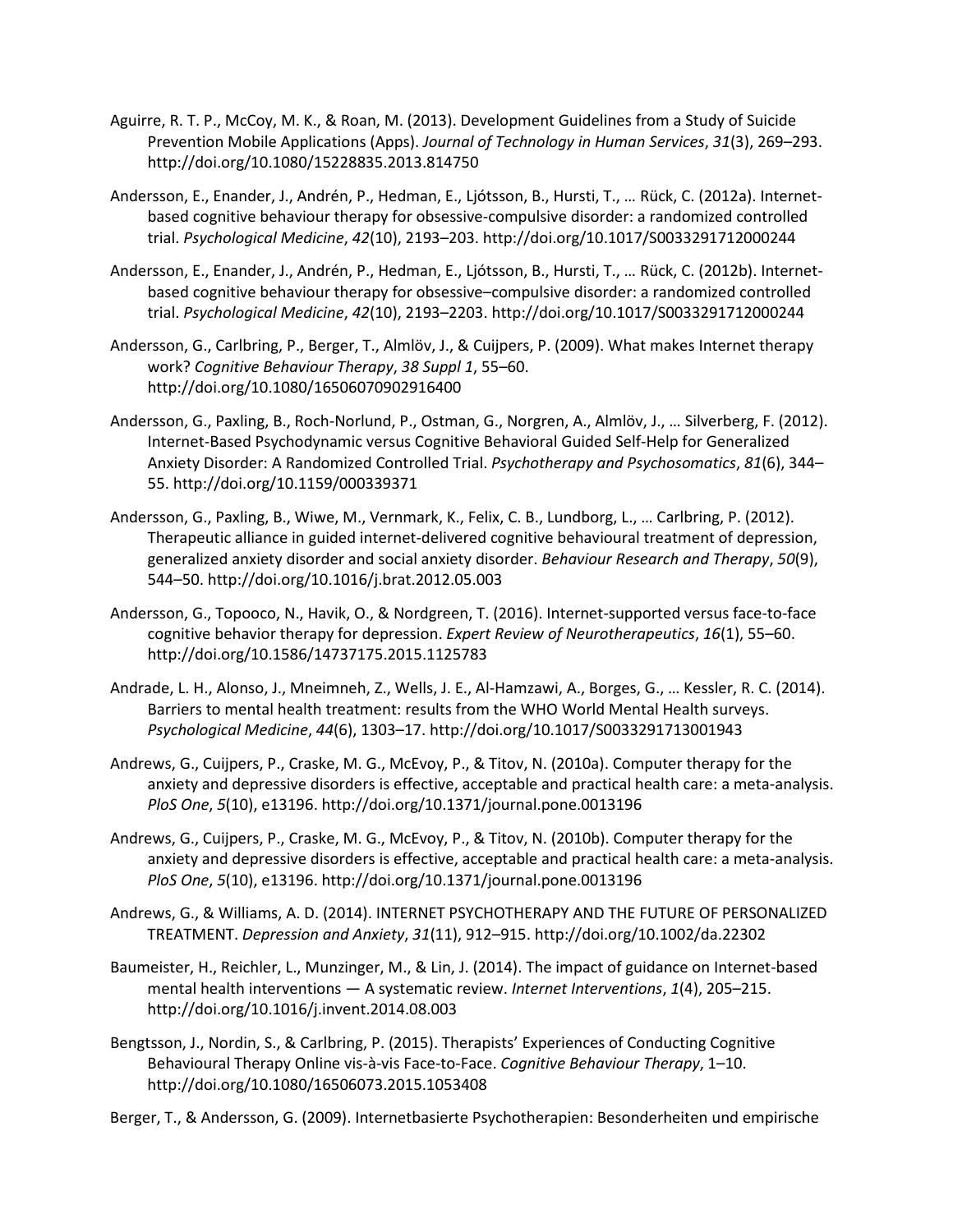Evidenz. *PPmP - Psychotherapie · Psychosomatik · Medizinische Psychologie*, *59*(03/04), 159–170. http://doi.org/10.1055/s-0028-1090162

- Berto, P., D'Ilario, D., Ruffo, P., Di Virgilio, R., & Rizzo, F. (2000). Depression: cost-of-illness studies in the international literature, a review. *The Journal of Mental Health Policy and Economics*, *3*(1), 3–10.
- Bockting, C. L. H., Kok, G. D., van der Kamp, L., Smit, F., van Valen, E., Schoevers, R., … Beck, A. T. (2011). Disrupting the rhythm of depression using Mobile Cognitive Therapy for recurrent depression: randomized controlled trial design and protocol. *BMC Psychiatry*, *11*, 12. http://doi.org/10.1186/1471-244X-11-12
- Boettcher, J., Rozental, A., Andersson, G., & Carlbring, P. (2014). Side effects in Internet-based interventions for Social Anxiety Disorder. *Internet Interventions*, *1*(1), 3–11. http://doi.org/10.1016/j.invent.2014.02.002
- Buhrman, M., Gordh, T., & Andersson, G. (2016). Internet interventions for chronic pain including headache: A systematic review. *Internet Interventions*, *4*, 17–34. http://doi.org/10.1016/j.invent.2015.12.001
- Buntrock, C., Ebert, D. D., Lehr, D., Cuijpers, P., Riper, H., Smit, F., & Berking, M. (2014). Evaluating the efficacy and cost-effectiveness of web-based indicated prevention of major depression: design of a randomised controlled trial. *BMC Psychiatry*, *14*, 25. http://doi.org/10.1186/1471-244X-14-25
- Clement, S., Schauman, O., Graham, T., Maggioni, F., Evans-Lacko, S., Bezborodovs, N., … Thornicroft, G. (2015). What is the impact of mental health-related stigma on help-seeking? A systematic review of quantitative and qualitative studies. *Psychological Medicine*, *45*(1), 11–27. http://doi.org/10.1017/S0033291714000129
- Cook, J. E., & Doyle, C. (2002). Working alliance in online therapy as compared to face-to-face therapy: preliminary results. *Cyberpsychology & Behavior : The Impact of the Internet, Multimedia and Virtual Reality on Behavior and Society*, *5*(2), 95–105.
- Cuijpers, P., & Smit, F. (2002). Excess mortality in depression: a meta-analysis of community studies. *Journal of Affective Disorders*, *72*(3), 227–36.
- Cuijpers, P., van Straten, A., Andersson, G., & van Oppen, P. (2008). Psychotherapy for depression in adults: a meta-analysis of comparative outcome studies. *Journal of Consulting and Clinical Psychology*, *76*(6), 909–22. http://doi.org/10.1037/a0013075
- Davies, C. A., Spence, J. C., Vandelanotte, C., Caperchione, C. M., Mummery, W., Norman, G., … Bauman, A. (2012). Meta-analysis of internet-delivered interventions to increase physical activity levels. *International Journal of Behavioral Nutrition and Physical Activity*, *9*(1), 52. http://doi.org/10.1186/1479-5868-9-52
- Donker, T., Batterham, P. J., Warmerdam, L., Bennett, K., Bennett, A., Cuijpers, P., … Christensen, H. (2013). Predictors and moderators of response to internet-delivered Interpersonal Psychotherapy and Cognitive Behavior Therapy for depression. *Journal of Affective Disorders*, *151*(1), 343–351.
- Ebert, D. D., Berking, M., Cuijpers, P., Lehr, D., Pörtner, M., & Baumeister, H. (2015). Increasing the acceptance of internet-based mental health interventions in primary care patients with depressive symptoms. A randomized controlled trial. *Journal of Affective Disorders*. http://doi.org/10.1016/j.jad.2015.01.056

Ebert, D. D., Buntrock, C., Cuijpers, P., K, van Z., P, C., C, B., … H, B. (2016). Online Intervention for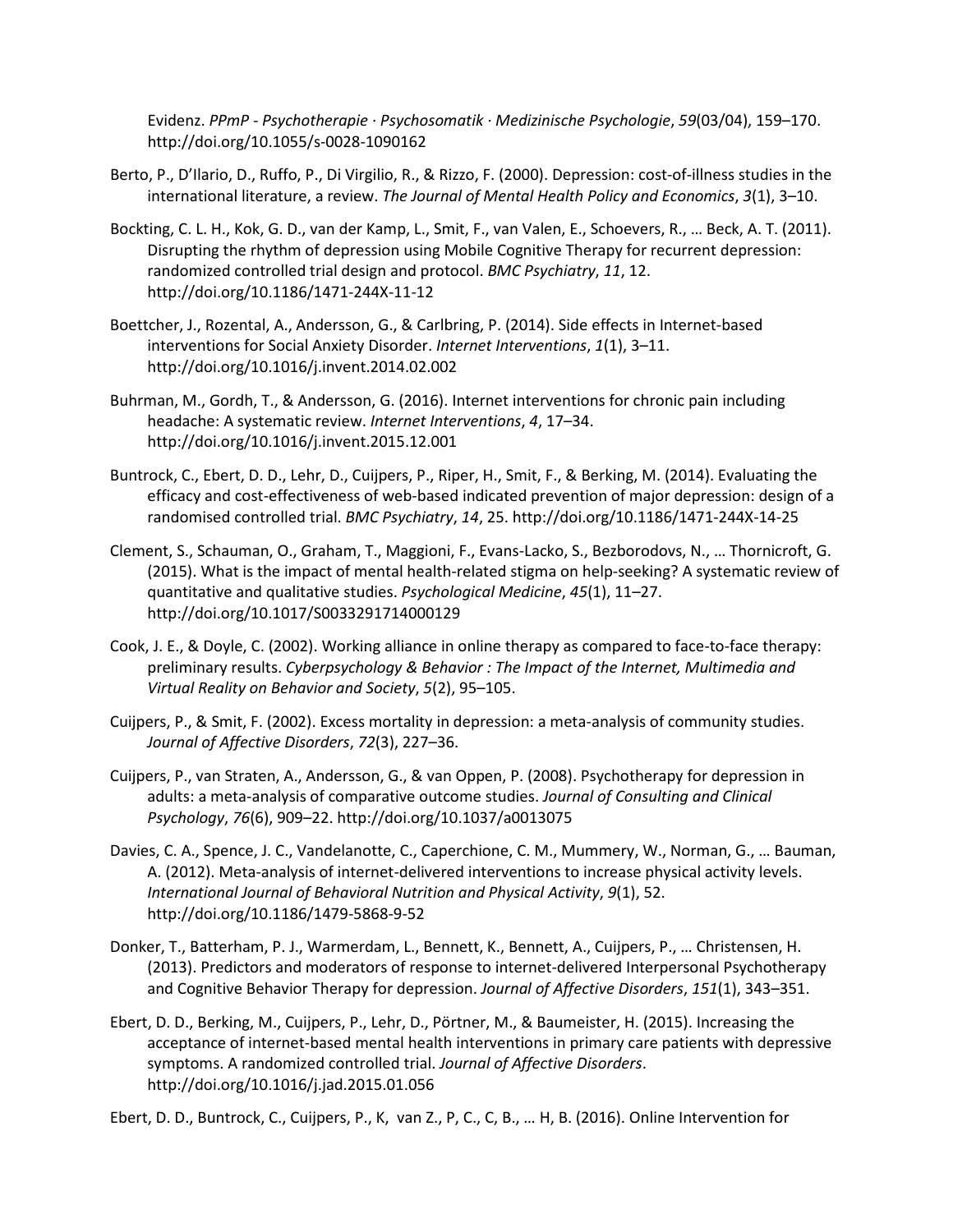Prevention of Major Depression —Reply. *JAMA*, *316*(8), 881. http://doi.org/10.1001/jama.2016.9586

- Ebert, D. D., Donkin, L., Andersson, G., Andrews, G., Berger, T., Carlbring, P., … Cuijpers, P. (2016). Does Internet-based guided-self-help for depression cause harm? An individual participant data metaanalysis on deterioration rates and its moderators in randomized controlled trials. *Psychological Medicine*, *46*(13), 2679–93. http://doi.org/10.1017/S0033291716001562
- Ebert, D. D., Gollwitzer, M., Riper, H., Cuijpers, P., Baumeister, H., & Berking, M. (2013). For whom does it work? moderators of outcome on the effect of a transdiagnostic internet-based maintenance treatment after inpatient psychotherapy: randomized controlled trial. *Journal of Medical Internet Research*, *15*(10), e191. http://doi.org/10.2196/jmir.2511
- Ebert, D. D., Hannig, W., Tarnowski, T., Sieland, B., Götzky, B., & Berking, M. (2013). Web-based rehabilitation aftercare following inpatient psychosomatic treatment. *Die Rehabilitation*, *52*(3), 164–72. http://doi.org/10.1055/s-0033-1345191
- Ebert, D. D., Lehr, D., Baumeister, H., Boß, L., Riper, H., Cuijpers, P., … Berking, M. (2014). GET.ON Mood Enhancer: efficacy of Internet-based guided self-help compared to psychoeducation for depression: an investigator-blinded randomised controlled trial. *Trials*, *15*(1), 39. http://doi.org/10.1186/1745- 6215-15-39
- Ebert, D. D., Lehr, D., Smit, F., Zarski, A.-C., Riper, H., Heber, E., … Berking, M. (2014). Efficacy and costeffectiveness of minimal guided and unguided internet-based mobile supported stressmanagement in employees with occupational stress: a three-armed randomised controlled trial. *BMC Public Health*, *14*, 807. http://doi.org/10.1186/1471-2458-14-807
- Ebert, D. D., Nobis, S., Lehr, D., Baumeister, H., Riper, H. M., Auerbach, R. P., … Berking, M. (2016). The 6 month effectiveness of Internet-based guided self-help for depression in adults with Type 1 and 2 diabetes mellitus. *Diabetic Medicine*. http://doi.org/10.1111/dme.13173
- Ebert, D. D., Tarnowski, T., Gollwitzer, M., Sieland, B., & Berking, M. (2013). A transdiagnostic internetbased maintenance treatment enhances the stability of outcome after inpatient cognitive behavioral therapy: a randomized controlled trial. *Psychotherapy and Psychosomatics*, *82*(4), 246– 56. http://doi.org/10.1159/000345967
- Ebert, D. D., Zarski, A.-C., Christensen, H., Stikkelbroek, Y., Cuijpers, P., Berking, M., & Riper, H. (2015). Internet and computer-based cognitive behavioral therapy for anxiety and depression in youth: a meta-analysis of randomized controlled outcome trials. *PloS One*, *10*(3), e0119895. http://doi.org/10.1371/journal.pone.0119895
- El Alaoui, S., Hedman, E., Kaldo, V., Hesser, H., Kraepelien, M., Andersson, E., … Lindefors, N. (2015). Effectiveness of Internet-based cognitive-behavior therapy for social anxiety disorder in clinical psychiatry. *Journal of Consulting and Clinical Psychology*, *83*(5), 902–14. http://doi.org/10.1037/a0039198
- El Alaoui, S., Hedman, E., Ljótsson, B., & Lindefors, N. (2015). Long-term effectiveness and outcome predictors of therapist-guided internet-based cognitive-behavioural therapy for social anxiety disorder in routine psychiatric care. *BMJ Open*, *5*(6), e007902. http://doi.org/10.1136/bmjopen-2015-007902
- Enander, J., Andersson, E., Mataix-Cols, D., Lichtenstein, L., Alström, K., Andersson, G., … Rück, C. (2016). Therapist guided internet based cognitive behavioural therapy for body dysmorphic disorder: single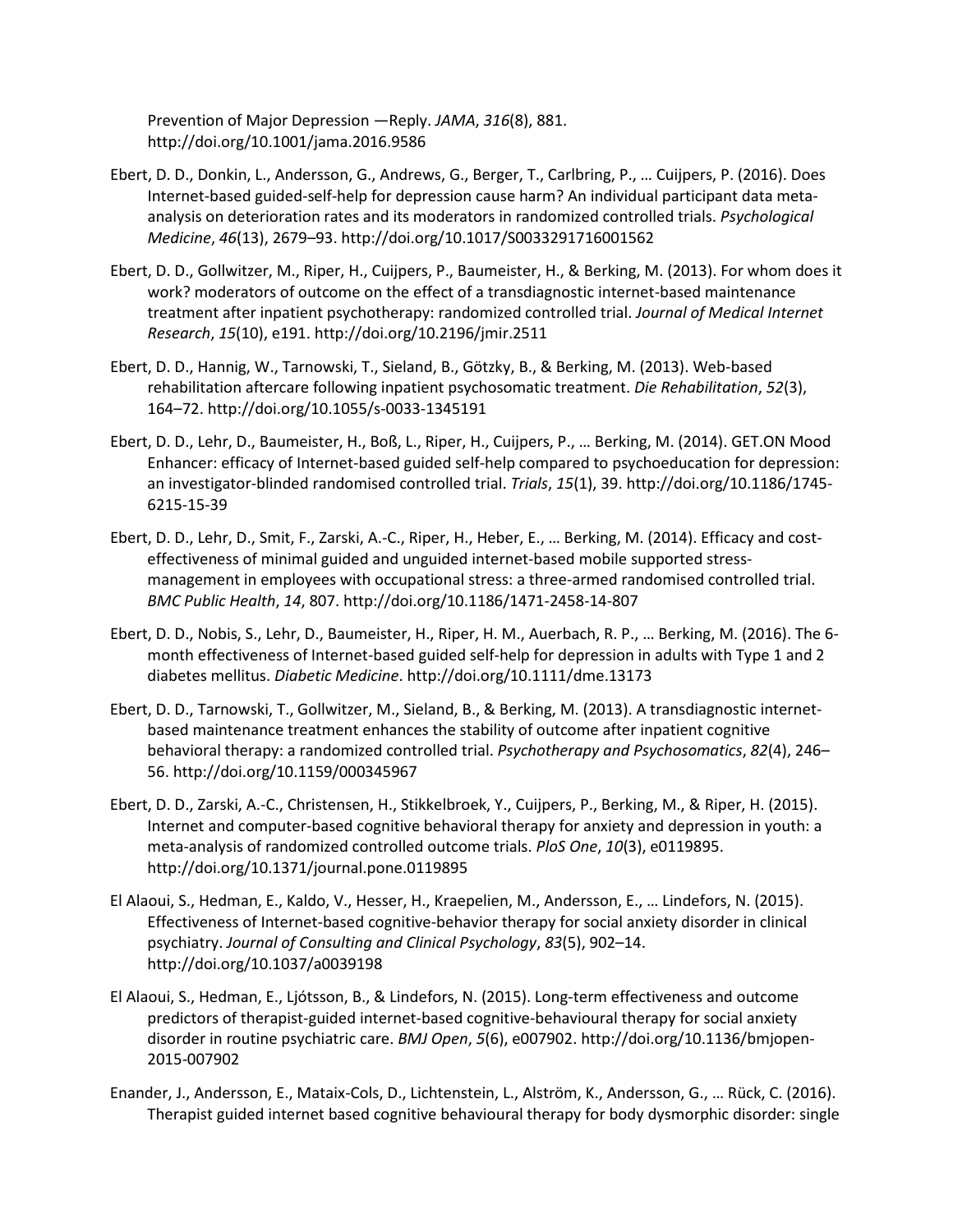blind randomised controlled trial. *BMJ*, *352*.

- Essau, C. A. (2005). Frequency and patterns of mental health services utilization among adolescents with anxiety and depressive disorders. *Depression and Anxiety*, *22*(3), 130–7. http://doi.org/10.1002/da.20115
- Flores Mateo, G., Granado-Font, E., Ferré-Grau, C., & Montaña-Carreras, X. (2015). Mobile Phone Apps to Promote Weight Loss and Increase Physical Activity: A Systematic Review and Meta-Analysis. *Journal of Medical Internet Research*, *17*(11), e253. http://doi.org/10.2196/jmir.4836
- Garcia-Palacios, A., Hoffman, H., Carlin, A., Furness, T. A., & Botella, C. (2002). Virtual reality in the treatment of spider phobia: a controlled study. *Behaviour Research and Therapy*, *40*(9), 983–93.
- Golkaramnay, V., Bauer, S., Haug, S., Wolf, M., & Kordy, H. (2007). The exploration of the effectiveness of group therapy through an Internet chat as aftercare: a controlled naturalistic study. *Psychotherapy and Psychosomatics*, *76*(4), 219–25. http://doi.org/10.1159/000101500
- Gottlieb, J. D., Romeo, K. H., Penn, D. L., Mueser, K. T., Chiko, B. P., Anonymous, … Everitt, B. (2013). Web-based cognitive-behavioral therapy for auditory hallucinations in persons with psychosis: a pilot study. *Schizophrenia Research*, *145*(1–3), 82–7. http://doi.org/10.1016/j.schres.2013.01.002
- Greenberg, P. E., & Birnbaum, H. G. (2005). The economic burden of depression in the US: societal and patient perspectives. *Expert Opinion on Pharmacotherapy*, *6*(3), 369–76. http://doi.org/10.1517/14656566.6.3.369
- Harper, K. M. (2013). *An Investigation of an Internet-based cognitive behavioral Therapy Program fpr auditory hallucinations*. University of North Carolina at Chapel Hill.
- Hedman, E., Ljótsson, B., Kaldo, V., Hesser, H., El Alaoui, S., Kraepelien, M., … Lindefors, N. (2014). Effectiveness of Internet-based cognitive behaviour therapy for depression in routine psychiatric care. *Journal of Affective Disorders*, *155*, 49–58. http://doi.org/10.1016/j.jad.2013.10.023
- Hedman, E., Ljótsson, B., & Lindefors, N. (2012). Cognitive behavior therapy via the Internet: a systematic review of applications, clinical efficacy and cost-effectiveness. *Expert Review of Pharmacoeconomics & Outcomes Research*, *12*(6), 745–64. http://doi.org/10.1586/erp.12.67
- Henderson, C., Evans-Lacko, S., & Thornicroft, G. (2013). Mental illness stigma, help seeking, and public health programs. *American Journal of Public Health*, *103*(5), 777–80. http://doi.org/10.2105/AJPH.2012.301056
- Herbst, N., Voderholzer, U., Thiel, N., Schaub, R., Knaevelsrud, C., Stracke, S., … Külz, A. K. (2014). No talking, just writing! Efficacy of an Internet-based cognitive behavioral therapy with exposure and response prevention in obsessive compulsive disorder. *Psychotherapy and Psychosomatics*, *83*(3), 165–75. http://doi.org/10.1159/000357570
- Hidalgo-Mazzei, D., Mateu, A., Reinares, M., Matic, A., Vieta, E., & Colom, F. (2015). Internet-based psychological interventions for bipolar disorder: Review of the present and insights into the future. *Journal of Affective Disorders*, *188*, 1–13. http://doi.org/10.1016/j.jad.2015.08.005
- Hofmann, S. G., & Smits, J. A. J. (2008). Cognitive-behavioral therapy for adult anxiety disorders: a metaanalysis of randomized placebo-controlled trials. *The Journal of Clinical Psychiatry*, *69*(4), 621–32.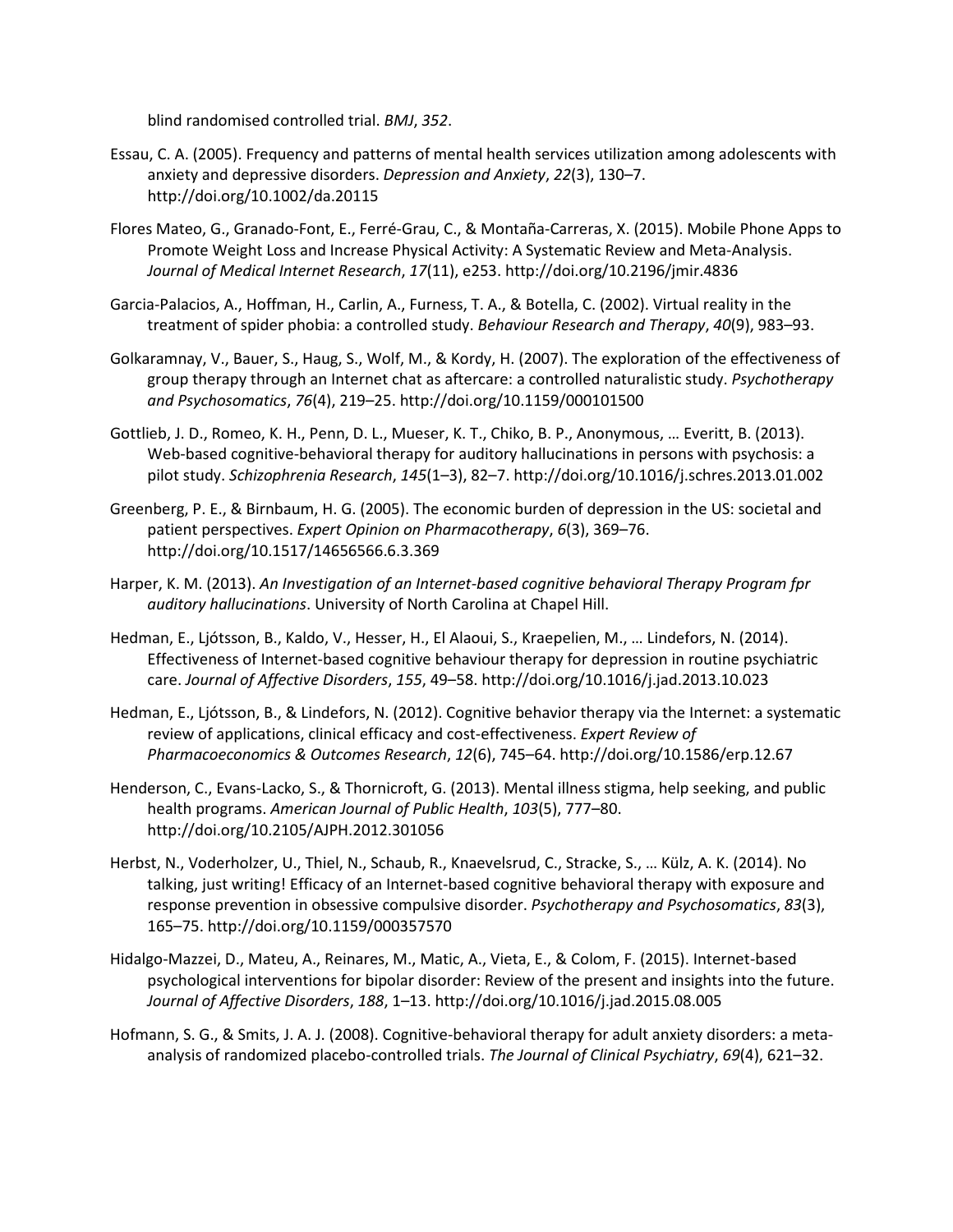Hunt, J. (2017). Mental Health: Written statement HCWS397 to UK Parliament 9<sup>th</sup> January 2017. Accessed on 9/1/17 from [http://www.parliament.uk/business/publications/written-questions-answers](http://www.parliament.uk/business/publications/written-questions-answers-statements/written-statement/Commons/2017-01-09/HCWS397/)[statements/written-statement/Commons/2017-01-09/HCWS397/](http://www.parliament.uk/business/publications/written-questions-answers-statements/written-statement/Commons/2017-01-09/HCWS397/)

- Johansson, R., & Andersson, G. (2012). Internet-based psychological treatments for depression. *Expert Review of Neurotherapeutics*, *12*(7), 861–9; quiz 870. http://doi.org/10.1586/ern.12.63
- Johansson, R., Hesser, H., Ljótsson, B., Frederick, R. J., & Andersson, G. (2012). Transdiagnostic, affectfocused, psychodynamic, guided self-help for depression and anxiety through the internet: study protocol for a randomised controlled trial. *BMJ Open*, *2*(6). http://doi.org/10.1136/bmjopen-2012- 002167
- Jones, M., Ebert, D. D., Berger, T., Botella, C., Riper, H. ., & Consortium, I.-C. (2015). Why didn't patients use it? Engagement is the real story in Gilbody et al. (2015), not effectiveness. *BMJ*, *Response t*.
- Kenwright, M., Liness, S., & Marks, I. (2001). Reducing demands on clinicians by offering computer-aided self-help for phobia/panic. Feasibility study. *The British Journal of Psychiatry : The Journal of Mental Science*, *179*, 456–9.
- Kessler, D., Lewis, G., Kaur, S., Wiles, N., King, M., Weich, S., … Peters, T. J. (2009). Therapist-delivered internet psychotherapy for depression in primary care: a randomised controlled trial. *The Lancet*, *374*(9690), 628–634.
- Kessler, R. C., Aguilar-Gaxiola, S., Alonso, J., Chatterji, S., Lee, S., Ormel, J., … Wang, P. S. (2009). The global burden of mental disorders: an update from the WHO World Mental Health (WMH) surveys. *Epidemiologia E Psichiatria Sociale*, *18*(1), 23–33.
- Kleiboer, A., Smit, J., Bosmans, J., Ruwaard, J., Andersson, G., Topooco, N., … Moher, D. (2016). European COMPARative Effectiveness research on blended Depression treatment versus treatment-as-usual (E-COMPARED): study protocol for a randomized controlled, non-inferiority trial in eight European countries. *Trials*, *17*(1), 387. http://doi.org/10.1186/s13063-016-1511-1
- Klein, J. P., & Berger, T. (2013). Internetbasierte psychologische Behandlung bei Depressionen. *Verhaltenstherapie*, *23*(3), 149–159. http://doi.org/10.1159/000354046
- Knaevelsrud, C., & Maercker, A. (2006). Does the quality of the working alliance predict treatment outcome in online psychotherapy for traumatized patients? *Journal of Medical Internet Research*, *8*(4), e31. http://doi.org/10.2196/jmir.8.4.e31
- Kohn, R., Saxena, S., Levav, I., & Saraceno, B. (2004). The treatment gap in mental health care. *Bulletin of the World Health Organization*, *82*(11), 858–66. http://doi.org//S0042-96862004001100011
- Kok, G., Bockting, C., Burger, H., Smit, F., & Riper, H. (2014). Mobile Cognitive Therapy: Adherence and acceptability of an online intervention in remitted recurrently depressed patients. *Internet Interventions*, *1*(2), 65–73. http://doi.org/10.1016/j.invent.2014.05.002
- Kooistra, L. C., Wiersma, J. E., Ruwaard, J., van Oppen, P., Smit, F., Lokkerbol, J., … Riper, H. (2014). Blended vs. face-to-face cognitive behavioural treatment for major depression in specialized mental health care: study protocol of a randomized controlled cost-effectiveness trial. *BMC Psychiatry*, *14*(1), 290. http://doi.org/10.1186/s12888-014-0290-z
- Kuester, A., Niemeyer, H., & Knaevelsrud, C. (2016). Internet-based interventions for posttraumatic stress: A meta-analysis of randomized controlled trials. *Clinical Psychology Review*, *43*, 1–16. http://doi.org/10.1016/j.cpr.2015.11.004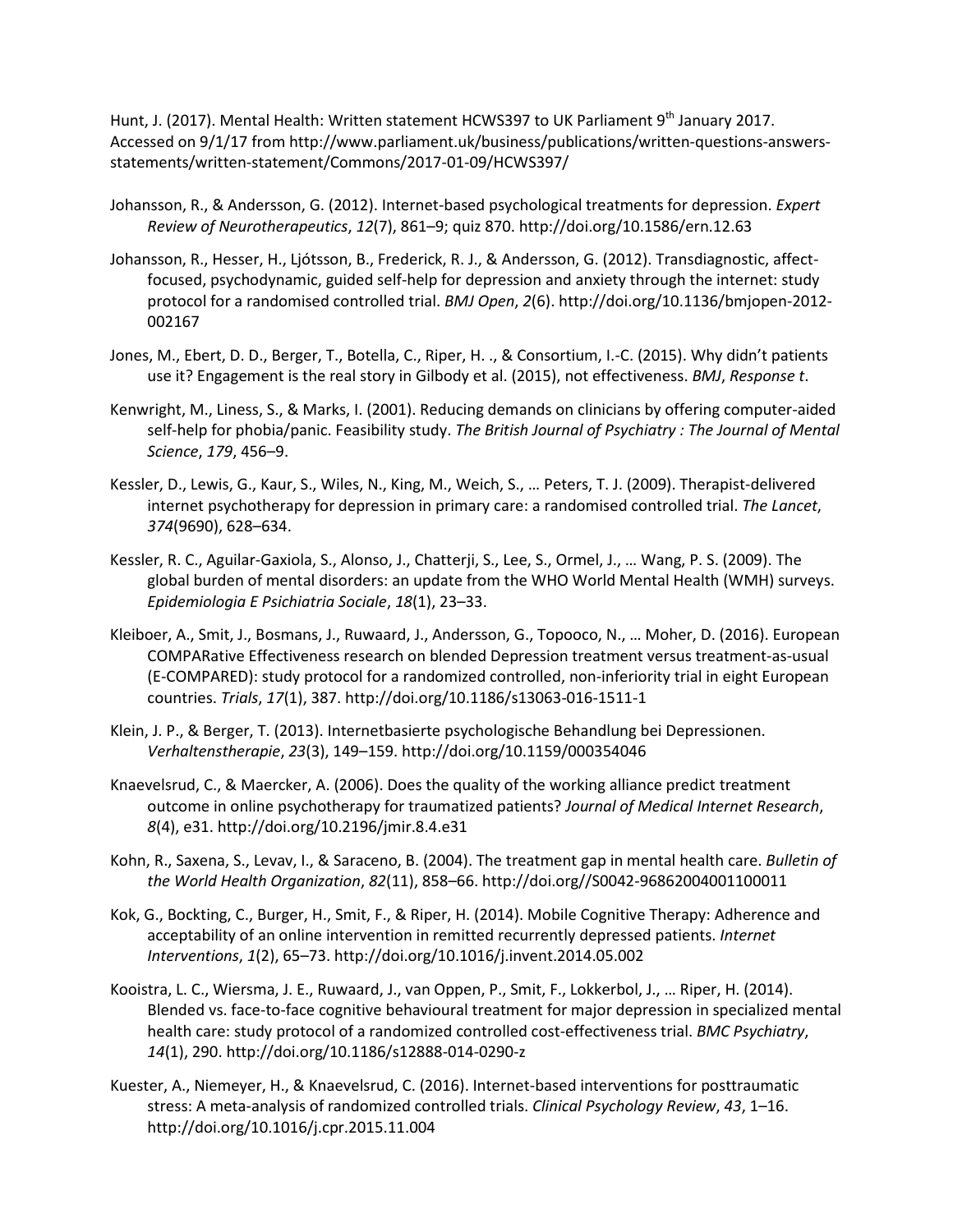- Lenhard, F., Andersson, E., Mataix-Cols, D., Rück, C., Vigerland, S., Högström, J., … Serlachius, E. (2016). Therapist-Guided, Internet-Delivered Cognitive-Behavioral Therapy for Adolescents With Obsessive-Compulsive Disorder: A Randomized Controlled Trial. *Journal of the American Academy of Child & Adolescent Psychiatry*. http://doi.org/10.1016/j.jaac.2016.09.515
- Lenhard, F., Andersson, E., Mataix-Cols, D., Rück, C., Vigerland, S., Högström, J., … Serlachius, E. (2017). Therapist-Guided, Internet-Delivered Cognitive-Behavioral Therapy for Adolescents With Obsessive-Compulsive Disorder: A Randomized Controlled Trial. *Journal of the American Academy of Child & Adolescent Psychiatry*, *56*(1), 10–19.e2. http://doi.org/10.1016/j.jaac.2016.09.515
- Lin, J., Ebert, D. D., Lehr, D., Berking, M., & Baumeister, H. (2013). [Internet based cognitive behavioral interventions: state of the art and implementation possibilities in rehabilitation]. *Die Rehabilitation*, *52*(3), 155–63. http://doi.org/10.1055/s-0033-1343491
- Lin, J., Lüking, M., Ebert, D. D., Buhrman, M., Andersson, G., & Baumeister, H. (2015). Effectiveness and cost-effectiveness of a guided and unguided internet-based acceptance and commitment therapy for chronic pain: Study protocol for a three-armed randomised controlled trial. *Internet Interventions*, *2*(1). http://doi.org/10.1016/j.invent.2014.11.005
- Lin, J., Sander, L., Paganini, S., Schlicker, S., Mittag, O., Berking, M., … Baumeister, H. (n.d.). Effectiveness and cost-effectiveness of a guided internet- and mobile-based depression intervention for in individuals with chronic back pain: protocol of a multi-centre randomised controlled trial. in progress.
- Lindhiem, O., Bennett, C. B., Rosen, D., & Silk, J. (2015). Mobile Technology Boosts the Effectiveness of Psychotherapy and Behavioral Interventions: A Meta-Analysis. *Behavior Modification*, *39*(6), 785– 804. http://doi.org/10.1177/0145445515595198
- Littlewood, E., Duarte, A., Hewitt, C., Knowles, S., Palmer, S., Walker, S., … Gilbody, S. (2015). A randomised controlled trial of computerised cognitive behaviour therapy for the treatment of depression in primary care: the Randomised Evaluation of the Effectiveness and Acceptability of Computerised Therapy (REEACT) trial. *Health Technology Assessment (Winchester, England)*, *19*(101), 1–174. http://doi.org/10.3310/hta191010
- Luquiens, A., Tanguy, M.-L., Lagadec, M., Benyamina, A., Aubin, H.-J., & Reynaud, M. (2016). The Efficacy of Three Modalities of Internet-Based Psychotherapy for Non-Treatment-Seeking Online Problem Gamblers: A Randomized Controlled Trial. *Journal of Medical Internet Research*, *18*(2), e36. http://doi.org/10.2196/jmir.4752
- Luxton, D. D. (2016). *Artificial intelligence in behavioral and mental health care*. (Luxton D, Ed.). Elsevier.
- Mack, S., Jacobi, F., Gerschler, A., Strehle, J., Höfler, M., Busch, M. A., … Wittchen, H.-U. (2014). Selfreported utilization of mental health services in the adult German population - evidence for unmet needs? Results of the DEGS1-Mental Health Module (DEGS1-MH). *International Journal of Methods in Psychiatric Research*. http://doi.org/10.1002/mpr.1438
- Mak, W. W. S., Chan, A. T. Y., Cheung, E. Y. L., Lin, C. L. Y., & Ngai, K. C. S. (2015). Enhancing Web-based mindfulness training for mental health promotion with the health action process approach: randomized controlled trial. *Journal of Medical Internet Research*, *17*(1), e8. http://doi.org/10.2196/jmir.3746
- Marks, I. M., Kenwright, M., McDonough, M., Whittaker, M., & Mataix-Cols, D. (2004). *Saving clinicians' time by delegating routine aspects of therapy to a computer: a randomized controlled trial in*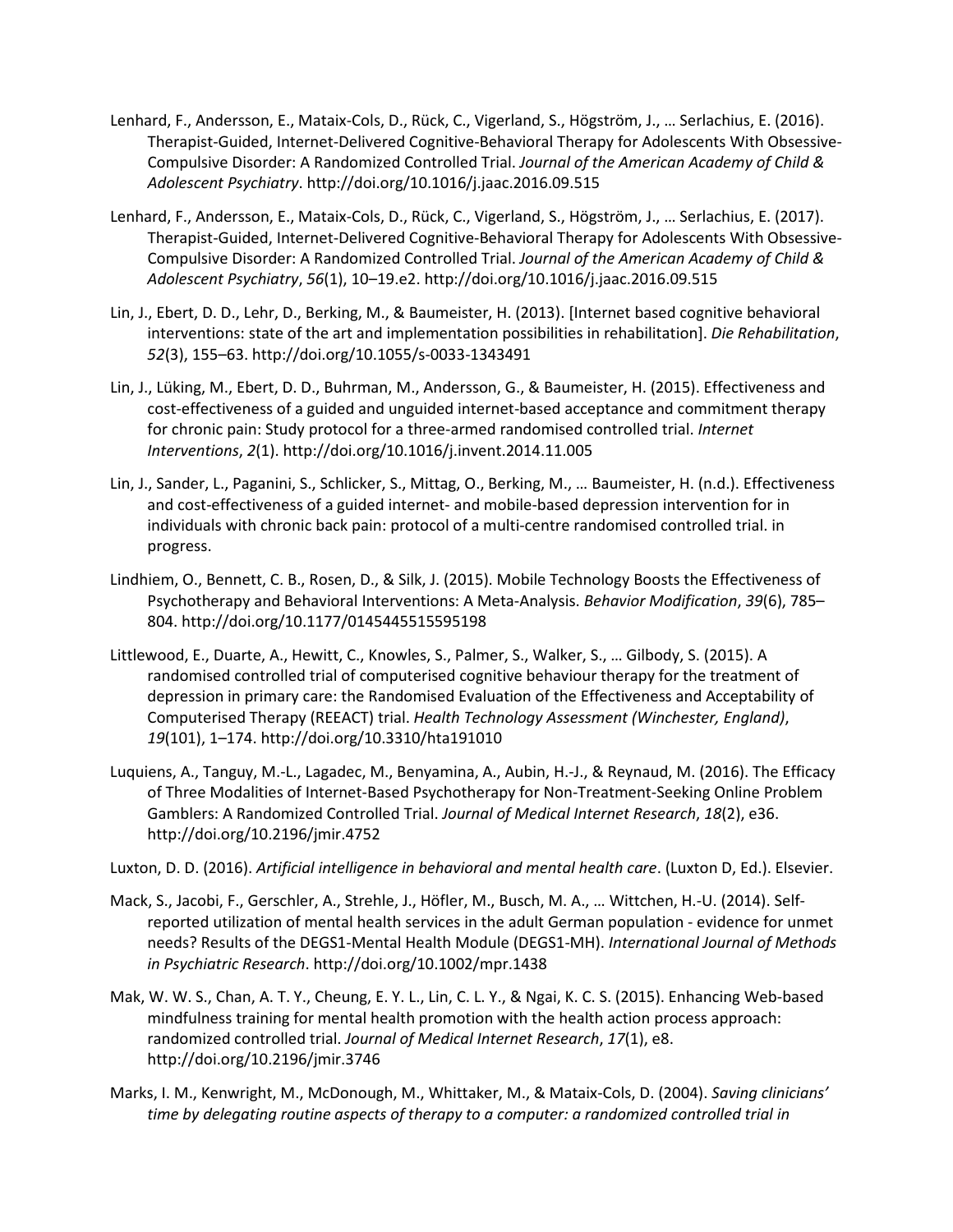*phobia/panic disorder. Psychological Medicine* (Vol. 34). Cambridge Univ Press.

- Mayo-Wilson, E., & Montgomery, P. (2013). Media-delivered cognitive behavioural therapy and behavioural therapy (self-help) for anxiety disorders in adults. *The Cochrane Database of Systematic Reviews*, *9*, CD005330. http://doi.org/10.1002/14651858.CD005330.pub4
- Melioli, T., Bauer, S., Franko, D. L., Moessner, M., Ozer, F., Chabrol, H., & Rodgers, R. F. (2016). Reducing eating disorder symptoms and risk factors using the internet: A meta-analytic review. *International Journal of Eating Disorders*, *49*(1), 19–31. http://doi.org/10.1002/eat.22477
- Merry, S. N., Stasiak, K., Shepherd, M., Frampton, C., Fleming, T., & Lucassen, M. F. G. (2012). The effectiveness of SPARX, a computerised self help intervention for adolescents seeking help for depression: randomised controlled non-inferiority trial. *BMJ (Clinical Research Ed.)*, *344*, e2598.
- Nobis, S., Lehr, D., Ebert, D. D., Baumeister, H., Snoek, F., Riper, H., & Berking, M. (2015). Efficacy of a Web-Based Intervention With Mobile Phone Support in Treating Depressive Symptoms in Adults With Type 1 and Type 2 Diabetes: A Randomized Controlled Trial. *Diabetes Care*. http://doi.org/10.2337/dc14-1728
- Olthuis, J. V, Watt, M. C., Bailey, K., Hayden, J. A., & Stewart, S. H. (2015). Therapist-supported Internet cognitive behavioural therapy for anxiety disorders in adults. *The Cochrane Database of Systematic Reviews*, *3*, CD011565. http://doi.org/10.1002/14651858.CD011565
- Palmqvist, B., Carlbring, P., & Andersson, G. (2007). Internet-delivered treatments with or without therapist input: does the therapist factor have implications for efficacy and cost? *Expert Review of Pharmacoeconomics & Outcomes Research*, *7*(3), 291–7. http://doi.org/10.1586/14737167.7.3.291
- Preschl, B., Maercker, A., & Wagner, B. (2011). The working alliance in a randomized controlled trial comparing online with face-to-face cognitive-behavioral therapy for depression. *BMC Psychiatry*, *11*(1), 189. http://doi.org/10.1186/1471-244X-11-189
- Richards, D., & Richardson, T. (2012a). Computer-based psychological treatments for depression: a systematic review and meta-analysis. *Clinical Psychology Review*, *32*(4), 329–42. http://doi.org/10.1016/j.cpr.2012.02.004
- Richards, D., & Richardson, T. (2012b). Computer-based psychological treatments for depression: a systematic review and meta-analysis. *Clinical Psychology Review*, *32*(4), 329–42. http://doi.org/10.1016/j.cpr.2012.02.004
- Richards, D., Richardson, T., Timulak, L., & McElvaney, J. (2015). The efficacy of internet-delivered treatment for generalized anxiety disorder: A systematic review and meta-analysis. *Internet Interventions*, *2*(3), 272–282. http://doi.org/10.1016/j.invent.2015.07.003
- Riper, H., Blankers, M., Hadiwijaya, H., Cunningham, J., Clarke, S., Wiers, R., … Cuijpers, P. (2014). Effectiveness of Guided and Unguided Low-Intensity Internet Interventions for Adult Alcohol Misuse: A Meta-Analysis. *PloS One*, *9*(6), e99912. http://doi.org/10.1371/journal.pone.0099912
- Romijn, G., Riper, H., Kok, R., Donker, T., Goorden, M., Roijen, L. H. Van, … Koning, J. (2015). Costeffectiveness of blended vs . face-to- face cognitive behavioural therapy for severe anxiety disorders : study protocol of a randomized controlled trial. *BMC Psychiatry*, 1–10. http://doi.org/10.1186/s12888-015-0697-1
- Rozental, A., Andersson, G., Boettcher, J., Ebert, D. D., Cuijpers, P., Knaevelsrud, C., … Carlbring, P. (2014). Consensus statement on defining and measuring negative effects of Internet interventions.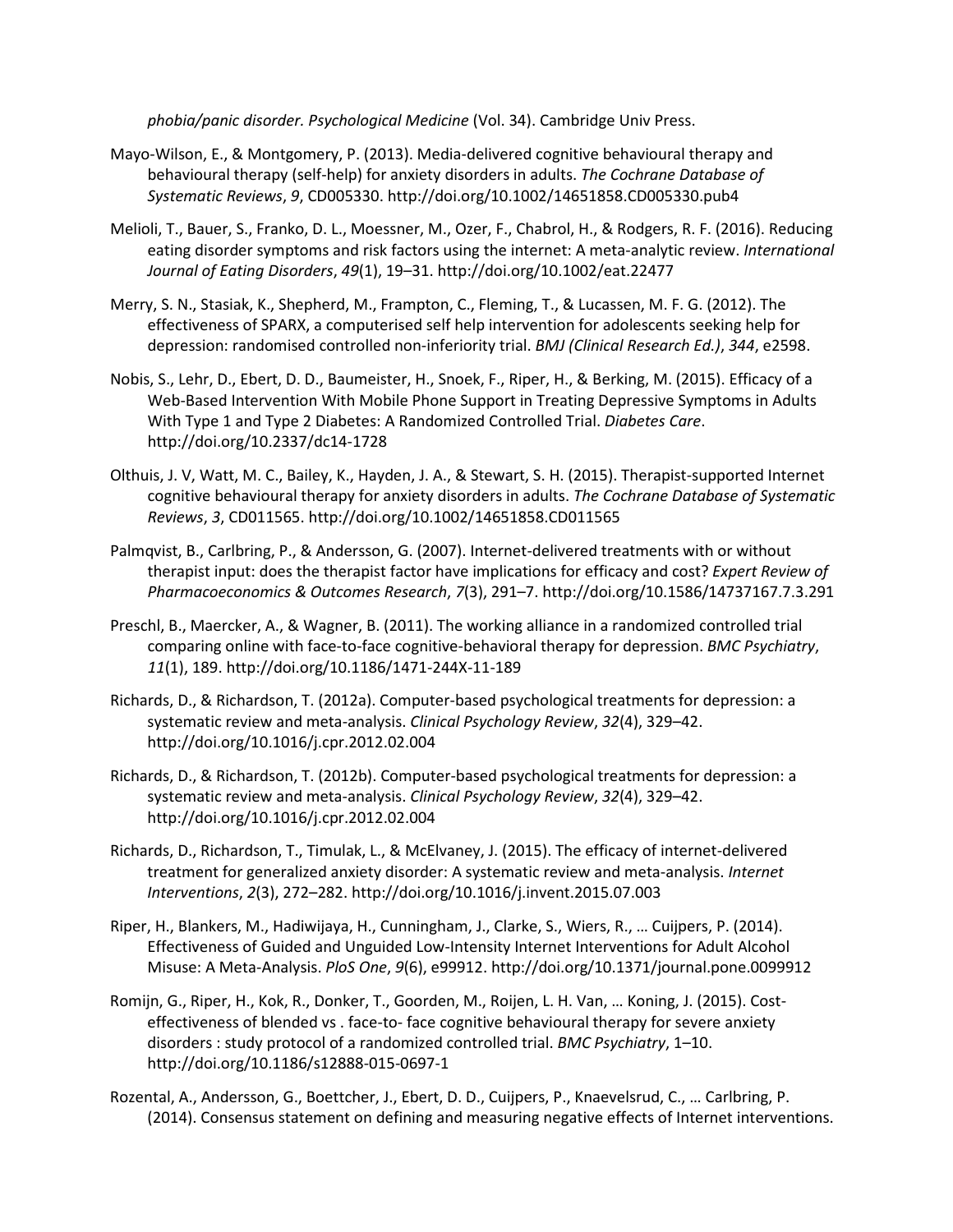*Internet Interventions*, *1*(1), 12–19. http://doi.org/10.1016/j.invent.2014.02.001

- Rozental, A., Boettcher, J., Andersson, G., Schmidt, B., & Carlbring, P. (2015). Negative effects of internet interventions: a qualitative content analysis of patients' experiences with treatments delivered online. *Cognitive Behaviour Therapy*, *44*(3), 223–36. http://doi.org/10.1080/16506073.2015.1008033
- Saarni, S. I., Suvisaari, J., Sintonen, H., Pirkola, S., Koskinen, S., Aromaa, A., & Lönnqvist, J. (2007). Impact of psychiatric disorders on health-related quality of life: general population survey. *The British Journal of Psychiatry : The Journal of Mental Science*, *190*, 326–32. http://doi.org/10.1192/bjp.bp.106.025106
- Smit, F., Cuijpers, P., Oostenbrink, J., Batelaan, N., de Graaf, R., & Beekman, A. (2006). Costs of nine common mental disorders: implications for curative and preventive psychiatry. *The Journal of Mental Health Policy and Economics*, *9*(4), 193–200.
- Storch, E. A., Caporino, N. E., Morgan, J. R., Lewin, A. B., Rojas, A., Brauer, L., … Murphy, T. K. (2011). Preliminary investigation of web-camera delivered cognitive-behavioral therapy for youth with obsessive-compulsive disorder. *Psychiatry Research*, *189*(3), 407–12. http://doi.org/10.1016/j.psychres.2011.05.047
- Ustün, T. B., Ayuso-Mateos, J. L., Chatterji, S., Mathers, C., & Murray, C. J. L. (2004). Global burden of depressive disorders in the year 2000. *The British Journal of Psychiatry : The Journal of Mental Science*, *184*, 386–92.
- Van Daele, T., & Vanhoomissen, T. (2015). Portable technology in mental healthcare. *De Psycholoog*, 34– 39.
- Vis, C., Kleiboer, A., Prior, R., Bønes, E., Cavallo, M., Clark, S. A., … Riper, H. (2015). Implementing and upscaling evidence-based eMental health in Europe: The study protocol for the MasterMind project. *Internet Interventions*, *2*(4). http://doi.org/10.1016/j.invent.2015.10.002
- Whiteford, H. a., Degenhardt, L., Rehm, J., Baxter, A. J., Ferrari, A. J., Erskine, H. E., … Vos, T. (2013). Global burden of disease attributable to mental and substance use disorders: Findings from the Global Burden of Disease Study 2010. *The Lancet*, *382*, 1575–1586. http://doi.org/10.1016/S0140- 6736(13)61611-6
- Williams, A. D., O'Moore, K., Mason, E., & Andrews, G. (2014). The effectiveness of internet cognitive behaviour therapy (iCBT) for social anxiety disorder across two routine practice pathways. *Internet Interventions*, *1*(4), 225–229. http://doi.org/10.1016/j.invent.2014.11.001
- Wittchen, H.-U., Jacobi, F., Rehm, J., Gustavsson, A., Svensson, M., Jönsson, B., … Steinhausen, H.-C. (2011). The size and burden of mental disorders and other disorders of the brain in Europe 2010. *European Neuropsychopharmacology : The Journal of the European College of Neuropsychopharmacology*, *21*(9), 655–79. http://doi.org/10.1016/j.euroneuro.2011.07.018
- Wright, J. H., Wright, A. S., Albano, A. M., Basco, M. R., Goldsmith, L. J., Raffield, T., & Otto, M. W. (2005). Computer-assisted cognitive therapy for depression: maintaining efficacy while reducing therapist time. *The American Journal of Psychiatry*, *162*(6), 1158–64. http://doi.org/10.1176/appi.ajp.162.6.1158
- Zachariae, R., Lyby, M. S., Ritterband, L., & O'Toole, M. S. (2015). Efficacy of Internet-delivered cognitivebehavioral therapy for insomnia – a systematic review and meta-analysis of randomized controlled trials. *Sleep Medicine Reviews*, *30*, 1–10. http://doi.org/10.1016/j.smrv.2015.10.004